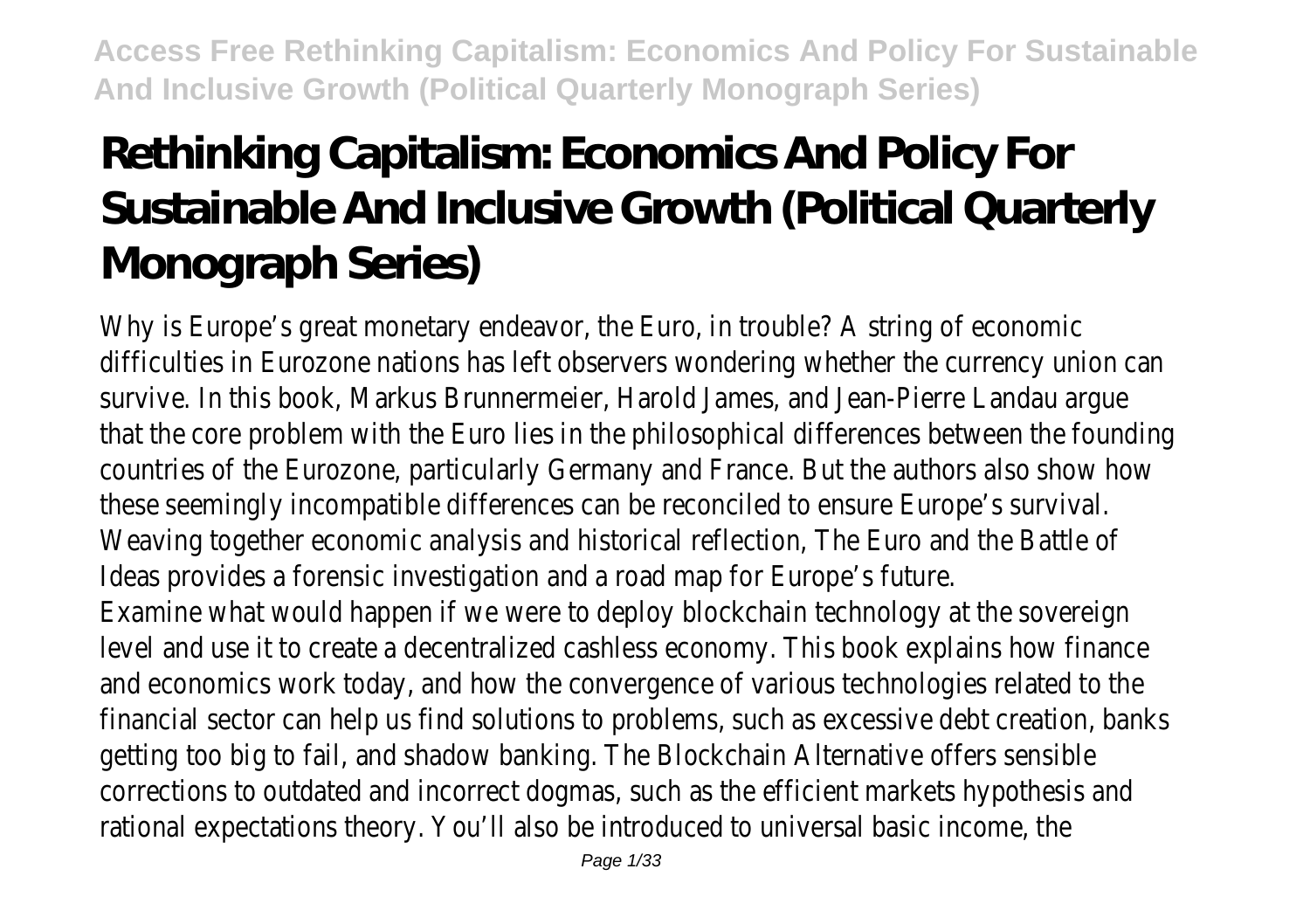consequences of going cashless, why complexity economics needs to be understood and what kinds of tools and theories you'll need to redefine the existing definition of capitalism. While the book does discuss technologies and methods that are primed for our future, a number of references are made to economic history and the works of great thinkers from a different era. You'll see how the blockchain can be used to deploy solutions that were devised in the past, but which can serve as the antidote to our current economic malaises. You'll discover that what is required today is not an adaptation of the old theories, but a new methodology that is suited to this new era. Without undertaking such an endeavor, one will always be burdened with a definition of capitalism that is out of kilter with the evolution of our digital humanity. What would this mean to monetary and fiscal policy, market structure and our current understanding of economics? More importantly would we need to change our current understanding of capitalism? And if we were to change our perceptions, what would the future version look like? This book answers these questions, and analyses some of the most pertinent issues of our generation. What You'll Learn Examine fractional banking, debt, and the financialization of assets Gain a firm understanding of the "too big to fail" theory, smart contracts, and Fintech Review economics and agent-based modelling Use the blockchain and complexity economics to rethink economics and capitalistic systems Who This Book Is For The primary audience is bankers and other finance professionals, policy makers, and students of finance and economics. The secondary audience is anyone seeking a deeper understanding of the current financial system, the blockchain, and the future of capitalism. Praise for The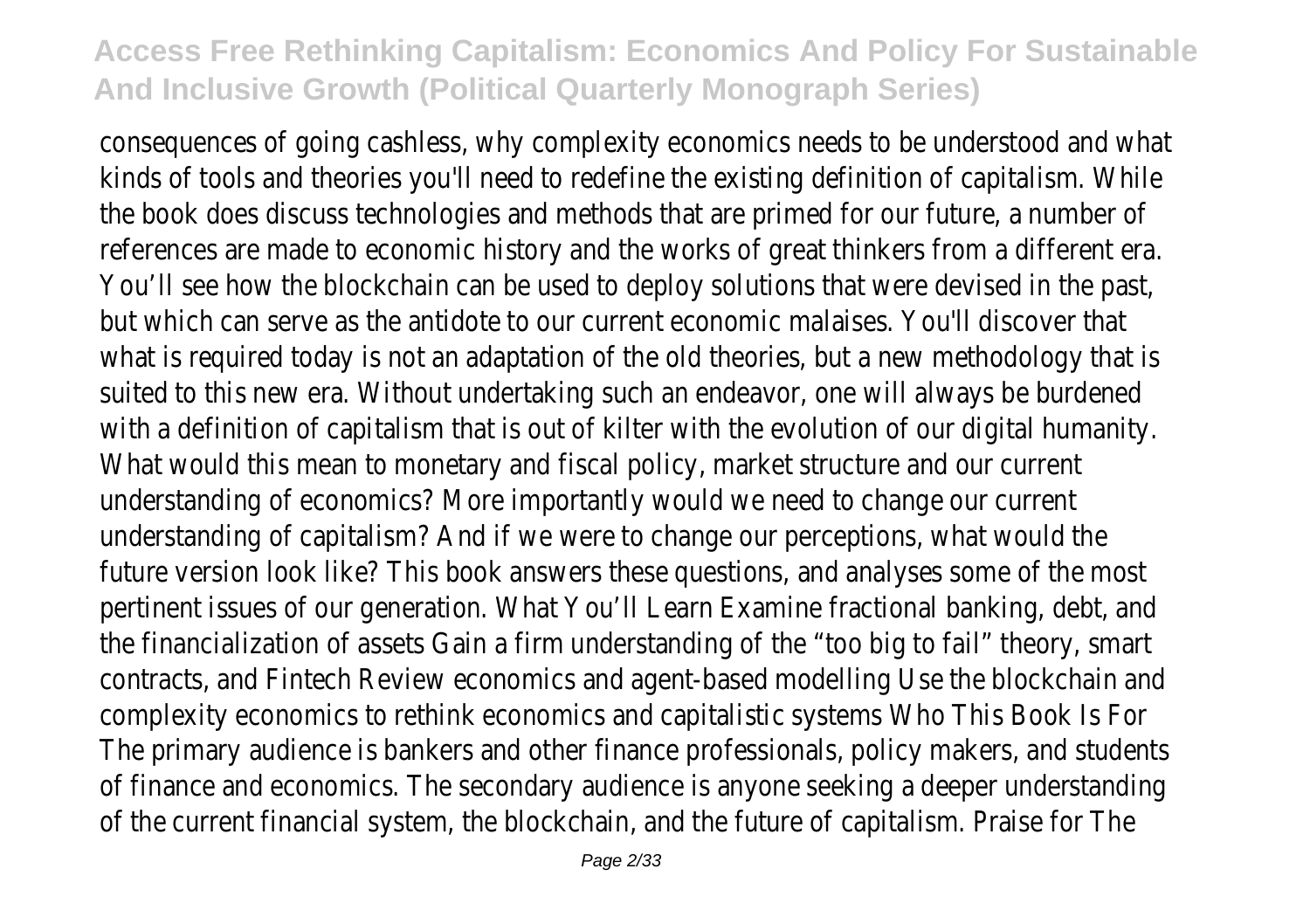Blockchain Alternative "...a bold and pioneering effort to make sense of how emerging digital technologies might be used to reshape public policies, including macroeconomic and social policies, in basic ways. Everyone interested in this very important emerging question should read this book." - Dr. Sanjay G. Reddy, Associate Professor of Economics at The New School for Social Research and Research Associate of the Initiative for Policy Dialogue at Columbia University. "Writing on blockchain today is analogous to writing about the internet, before it became massively distributed. The book pushes us to think about the quantum leap that this technology may infer to our capitalist model, if scaled at the pace described by the book. Written with the support of strong empirical models but also with an open mind towards the future, this is a must read for anyone interested in becoming part of the new economic infrastructure" - Dr. Mark Esposito, Harvard University's Division of Continuing Education & Judge Business School, University of Cambridge "With a rigorously balanced dosage of versatility and rationale we are allured into a multifaceted trajectory across ingrained yet functionally arcane economic models, only to plunge into a conceptually revolutionary realm which irreversibly stimulates us into envisaging a fascinating novel scheme of world order". -Ioana Surpateanu, Political Adviser to the European Parliament "If there is only one book that I am reading on how blockchain is going to change our lives, it will have to be "The Blockchain Alternative." - Dr. Terence Tse, Associate Professor of Finance, ESCP Europe Business School

Markets have long been acknowledged to be a superior mechanism for managing resources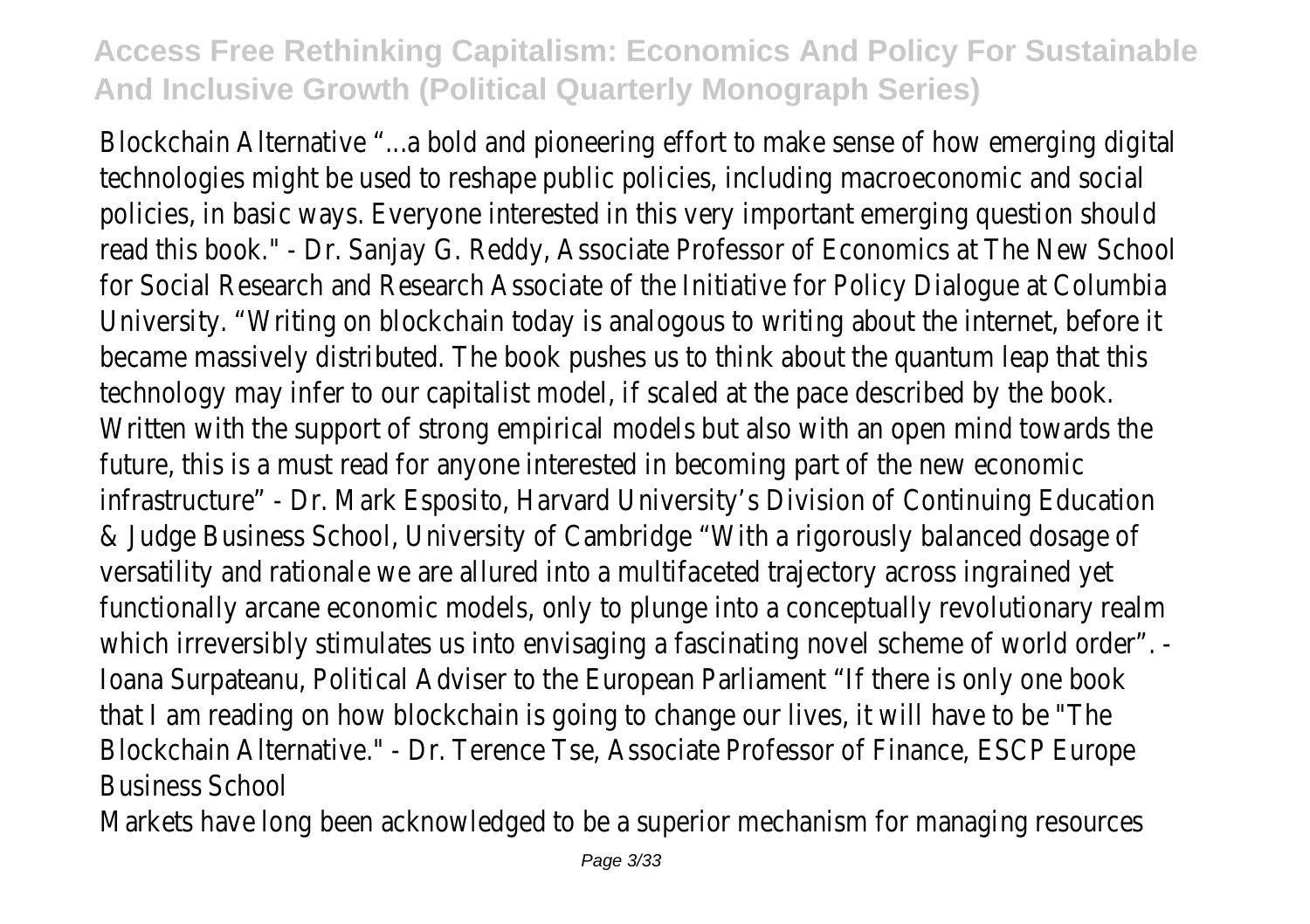but until the advent of big data, they largely functioned better in theory than in practice. Now, as ideal markets are within reach because of vastly greater access to information, we are on the verge of a major disruption. As data becomes a more valuable asset than cash, the rules for surviving and thriving are changing. Reinventing Capitalism is a provocative look at how data is reinventing markets and, in so doing, is ushering in an era where the firm is no longer predominant. With richer and more comprehensive information about human wants and needs, an economy powered by data offers the possibility of increased abundance, equality, and resilience. The data-driven markets that will thrive in this environment are far better than firms at organizing human endeavors, meaning that finance driven capitalism is being displaced by its more efficient, moresustainable, and more democratic disruptor: data capitalism.

This book explores how changes that occurred around 1989 shaped the study of the social sciences, and scrutinizes the impact of the paradigm of neoliberalism in different disciplinary fields. The contributors examine the ways in which capitalism has transmuted into a seemingly unquestionable, triumphant framework that globally articulates economics with epistemology and social ontology. The volume also investigates how new narratives of capitalism are being developed by social scientists in order to better understand capitalism's ramifications in various domains of knowledge. At its heart, Beyond Neoliberalism seeks to unpack and disaggregate neoliberalism, and to take readers beyond the analytical limitations that a traditional framework of neoliberalism entails. This book is a result of discussions at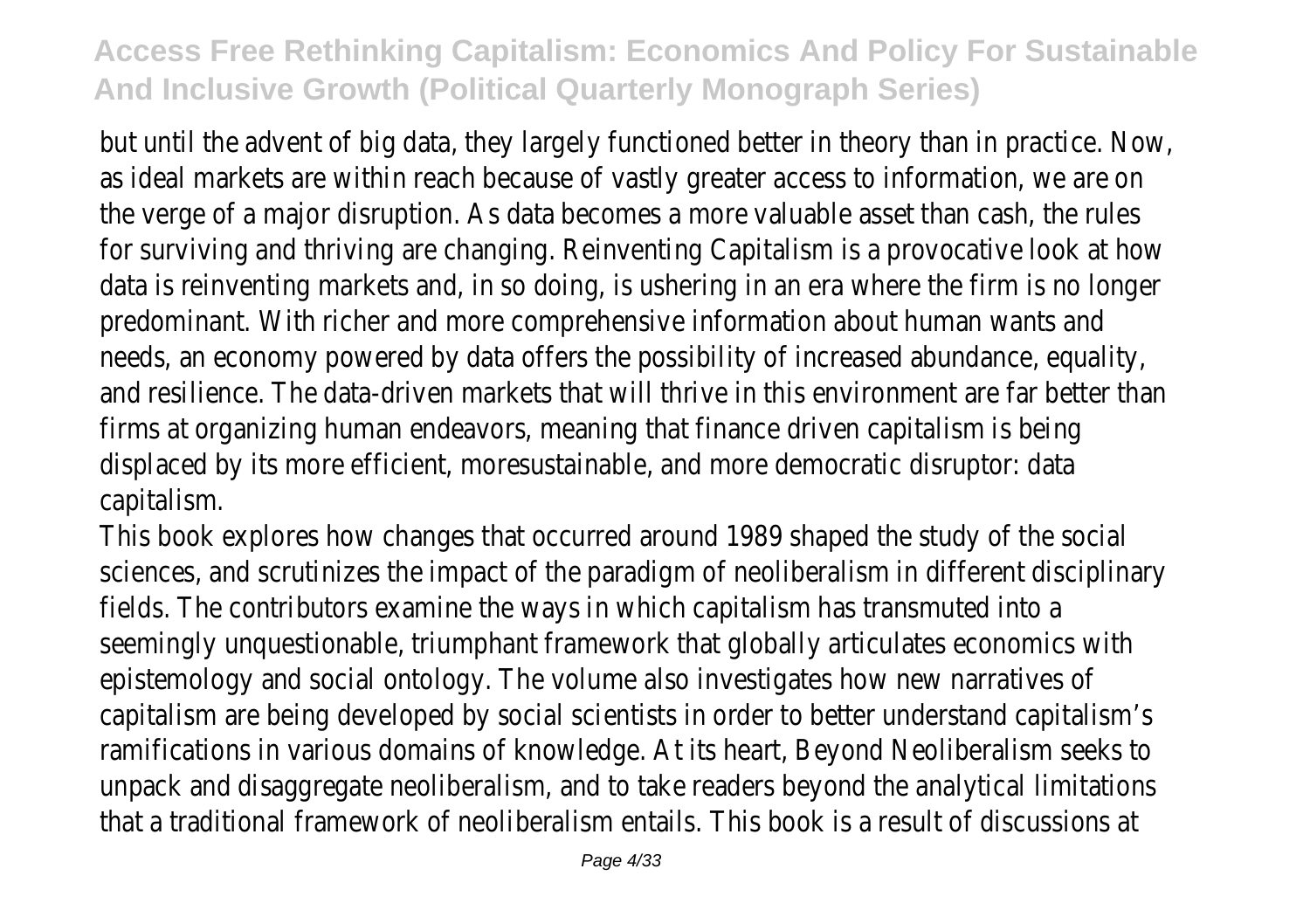and support from the Irmgard Coninx Fundation.

The book affords insight into the early success and subsequent failure of an Islamic empire against European adversaries.

Climate Change and the Crisis of Capitalism

Rethinking Capitalist Development

Rethinking Society for the 21st Century

Doughnut Economics

Rethinking the Theory of Money, Credit, and Macroeconomics

The Logic of Capitalist Development

The Varieties of Capitalism Debate in the Age of Austerity

Volume 1. Socio-economic transformations -- Volume 2. Political regulation, governance and societal transformations -- Volume 3. Transformations in values, norms, cultures.

Comprehensive coverage of the principles, technology and diverse applications of optical magnetometry for graduate students and researchers in atomic physics. Rethinking CapitalismEconomics and Policy for Sustainable and Inclusive GrowthJohn Wiley & Sons

This book is the definitive scholarly work on money, credit and macroeconomics for the twenty-first century. Nine decades ago Keynes claimed to be writing a work that would "largely revolutionize the way the world thinks about economic problems". This is a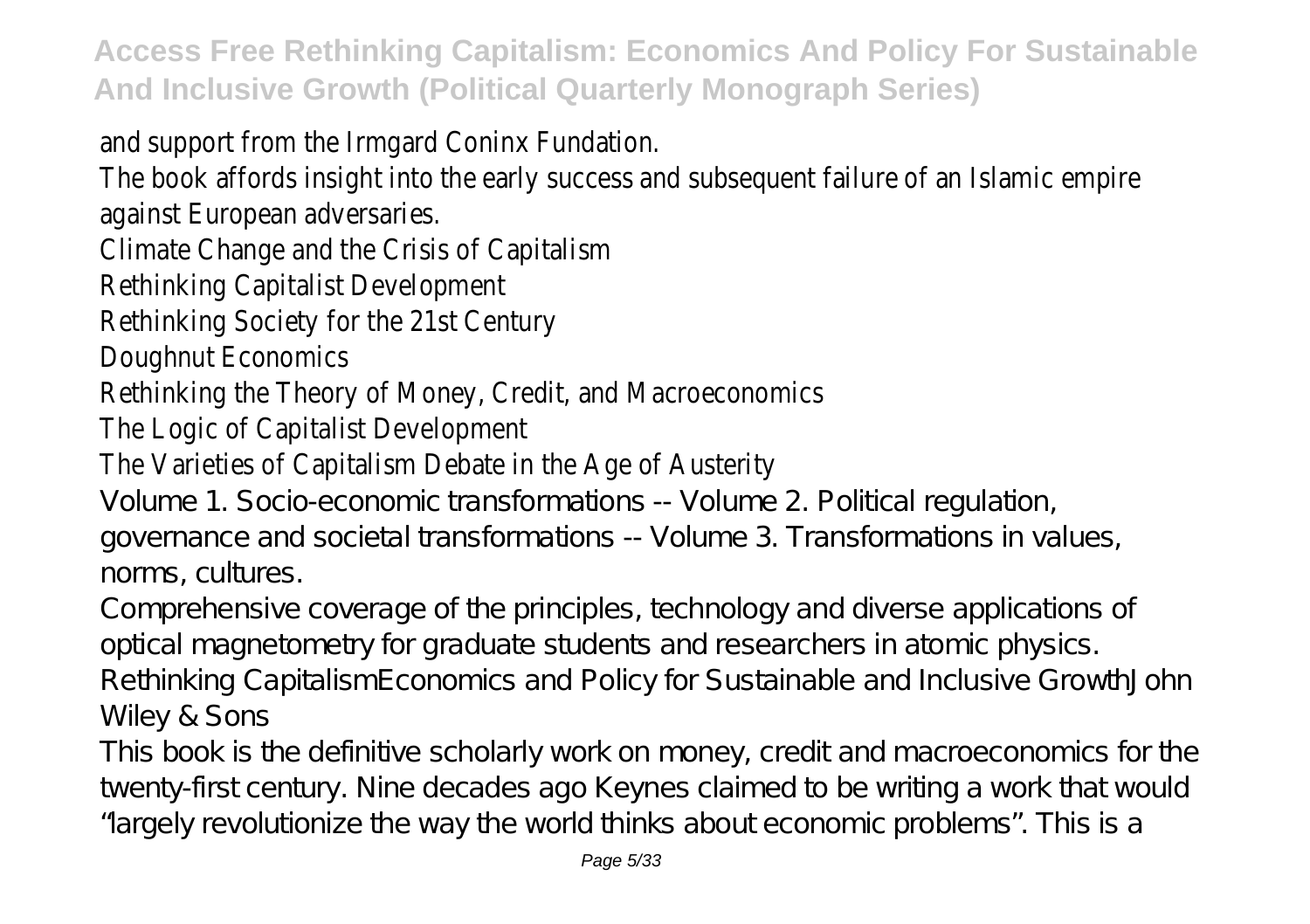modern day attempt with the same purpose.

In Pressed for Time, Judy Wajcman explains why we immediately interpret our experiences with digital technology as inexorably accelerating everyday life. She argues that we are not mere hostages to communication devices, and the sense of always being rushed is the result of the priorities and parameters we ourselves set rather than the machines that help us set them."--Jacket.

What Corporate Crises Reveal about Legal Systems and Economic Development around the World

Seven Ways to Think Like a 21st-Century Economist

Rethinking Macroeconomics with Endogenous Market Structure

Representations of Lie Algebras

Rethinking Capitalism

The Future of Capitalism After the Financial Crisis

The Power of Creative Destruction

The recent financial meltdown and the resulting global recession have rekindled debates regarding the nature of contemporary capitalism. This book analyses the ongoing financialization of the economy as a development within capitalism, and explores the ways in which it has changed the organization of capitalist power. The authors offer an Page 6/33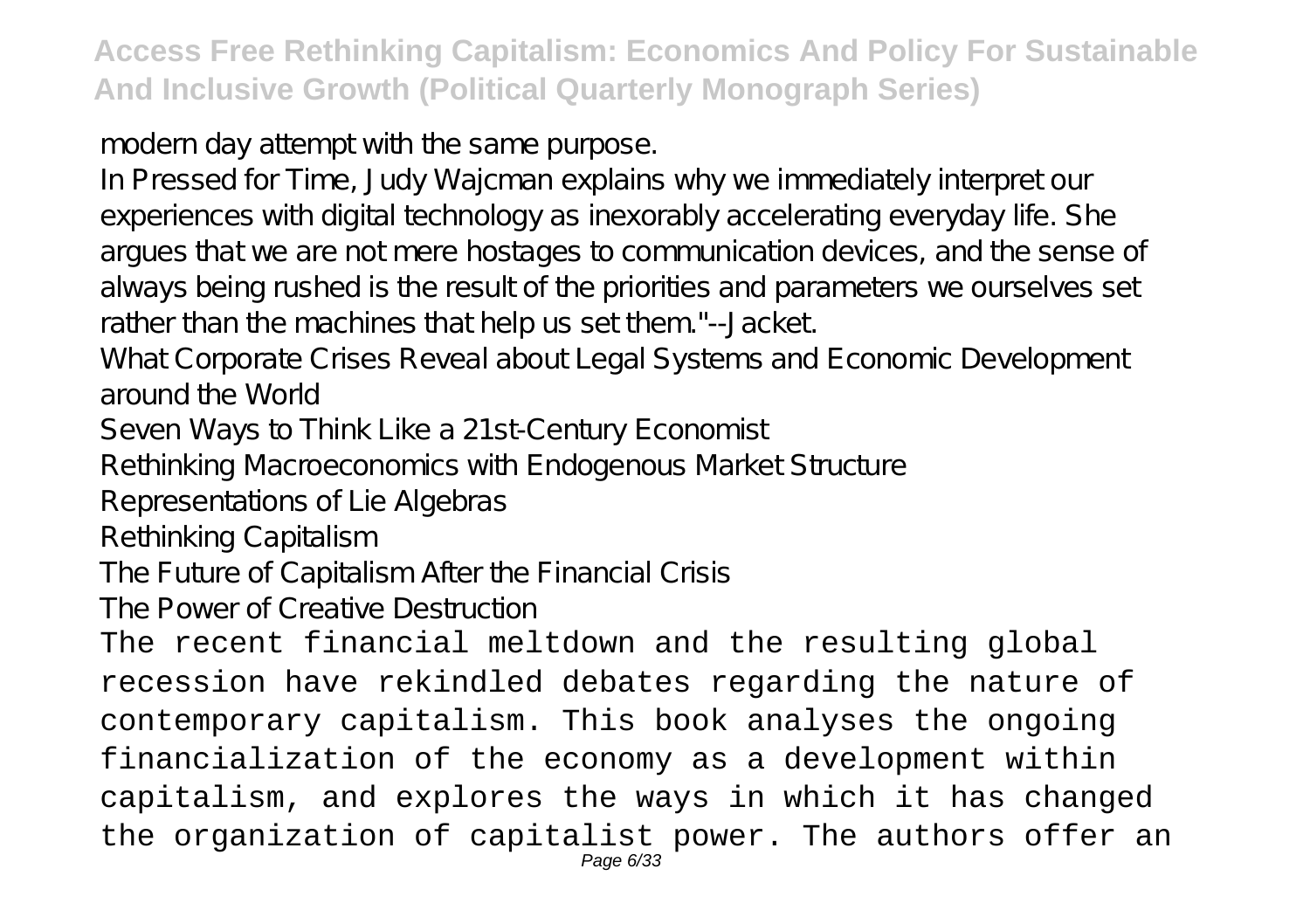interpretation of the role of the financial sphere which displays a striking contrast to the majority of contemporary heterodox approaches. Their interpretation stresses the crucial role of financial derivatives in the contemporary organization of capitalist power relations, arguing that the process of financialization is in fact entirely unthinkable in the absence of derivatives. The book also uses Marx's concepts and some of the arguments developed in the framework of the historic Marxist controversies on economic crises in order to gain an insight into the modern neoliberal form of capitalism and the recent financial crisis. Employing a series of international case studies, this book will be essential reading for all those with an interest in the financial crisis, and all those seeking to comprehend the workings of capitalism.

"The last decade has seen a lively debate in macroeconomics, with an increasing criticism on the model that seemed to be dominant in literature since the end of the 1990's, the Dynamic Stochastic General Equilibrium (DSGE, hereafter) Page 7/33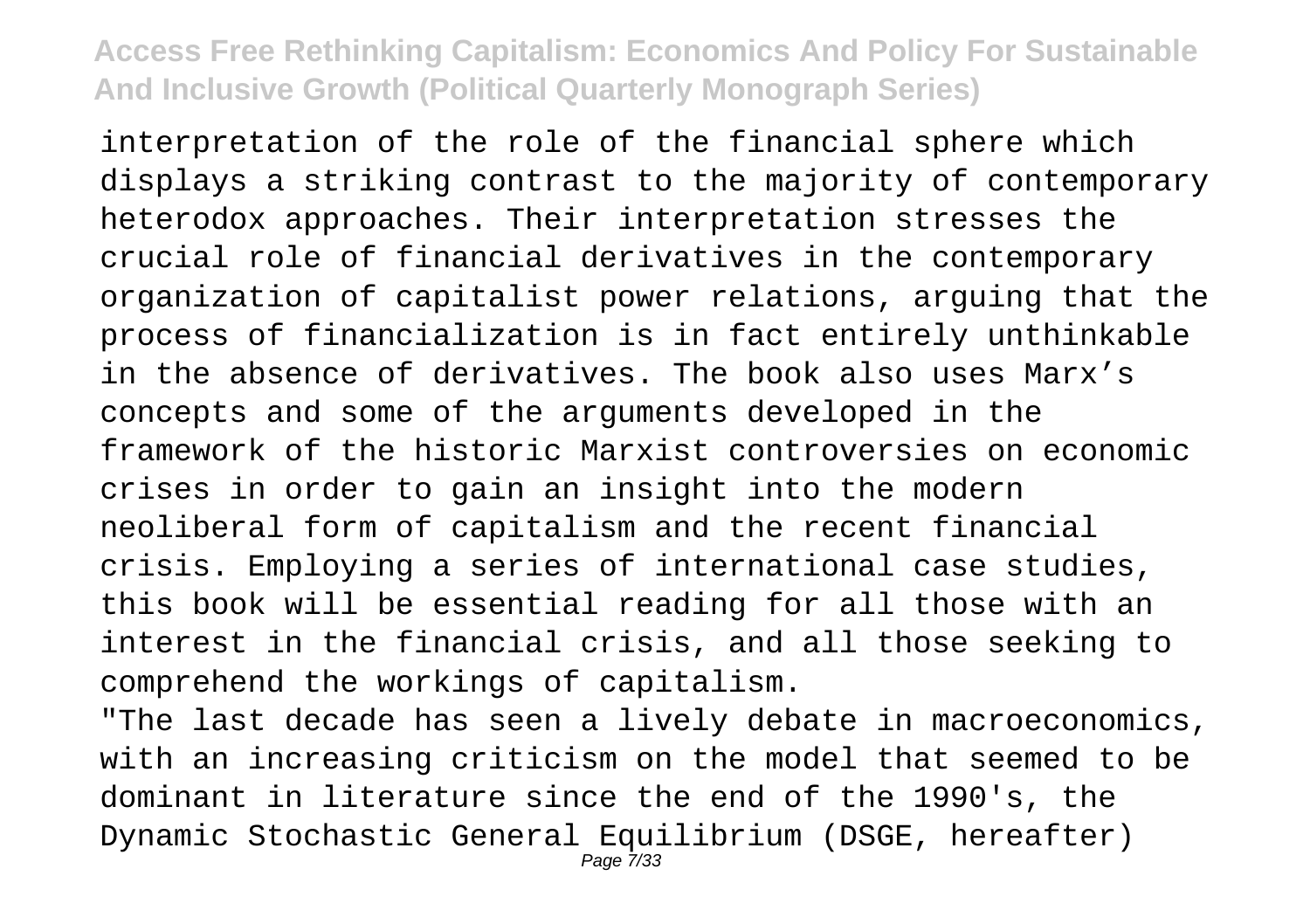and, consequently, the birth of some new theoretical approaches and methodologies"--

EPUB and EPDF available Open Access under CC-BY-NC-ND licence. Today, production processes have become fragmented with a range of activities divided among firms and workers across borders. These global value chains are being strongly promoted by international organisations, such as the World Bank and the World Trade Organization, but social and political backlash is mounting in a growing variety of forms. This ambitious volume brings together academics and activists from Europe to address the social and environmental imbalances of global production. Thinking creatively about how to reform the current economic system, this book will be essential reading for those interested in building sustainable alternatives at local, regional and global levels.

'One of the most influential economists in the world' Wired Even before the Covid-19 pandemic in 2020, capitalism was stuck. It had no answers to a host of problems, including Page 8/33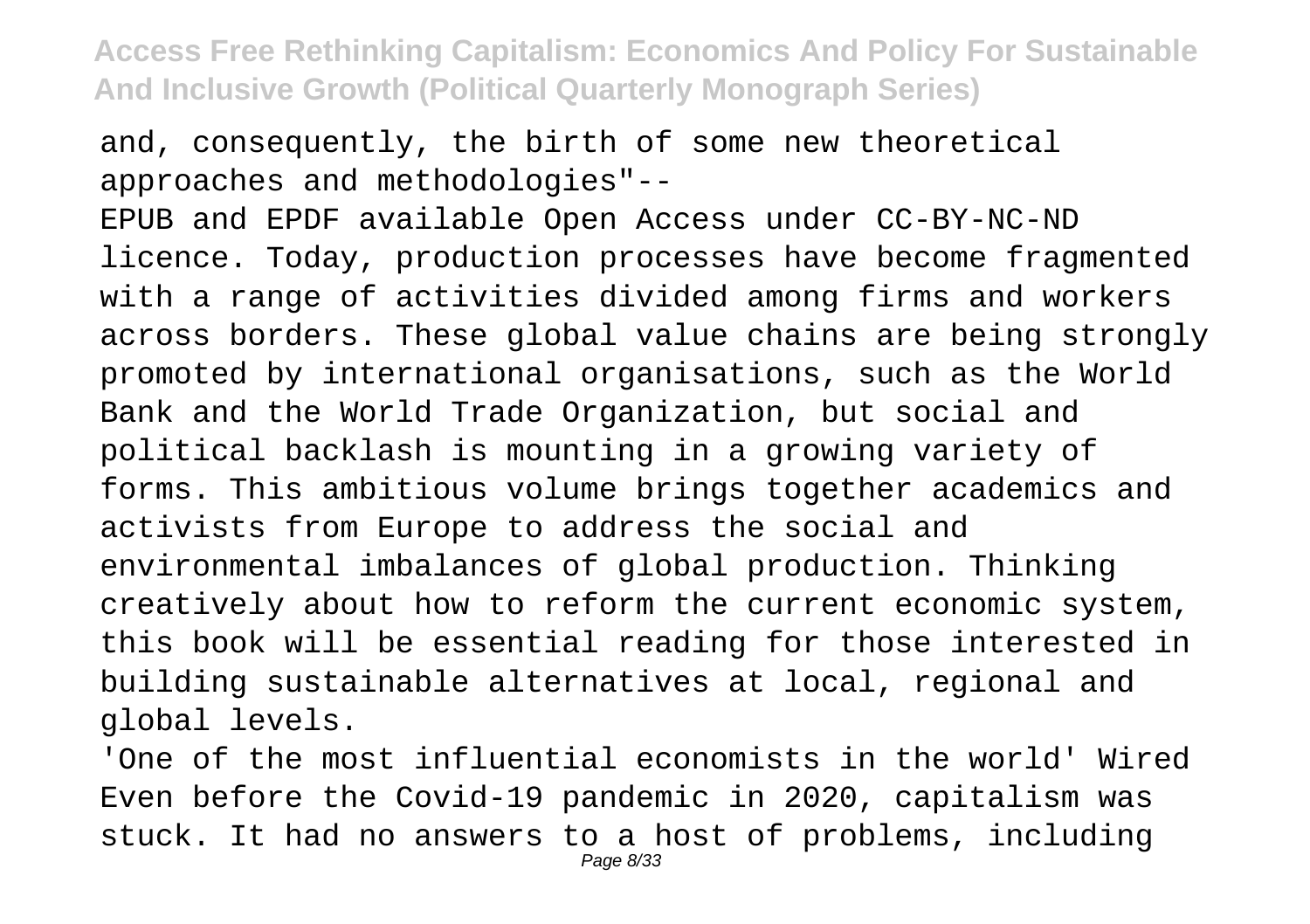disease, inequality, the digital divide and, perhaps most blatantly, the environmental crisis. Taking her inspiration from the 'moonshot' programmes which successfully coordinated public and private sectors on a massive scale, Mariana Mazzucato calls for the same level of boldness and experimentation to be applied to the biggest problems of our time. We must, she argues, rethink the capacities and role of government within the economy and society, and above all recover a sense of public purpose. Mission Economy, whose ideas are already being adopted around the world, offers a way out of our impasse to a more optimistic future. Written specifically to introduce advanced undergraduate and beginning graduate students to an important area of mathematics, this book is far more accessible than previous books on Lie algebras. The emphasis is on special cases and explicit calculation, with many examples and exercises with full solutions provided. Essays on the Economics of Josef Steindl Building a Disruptively Better Business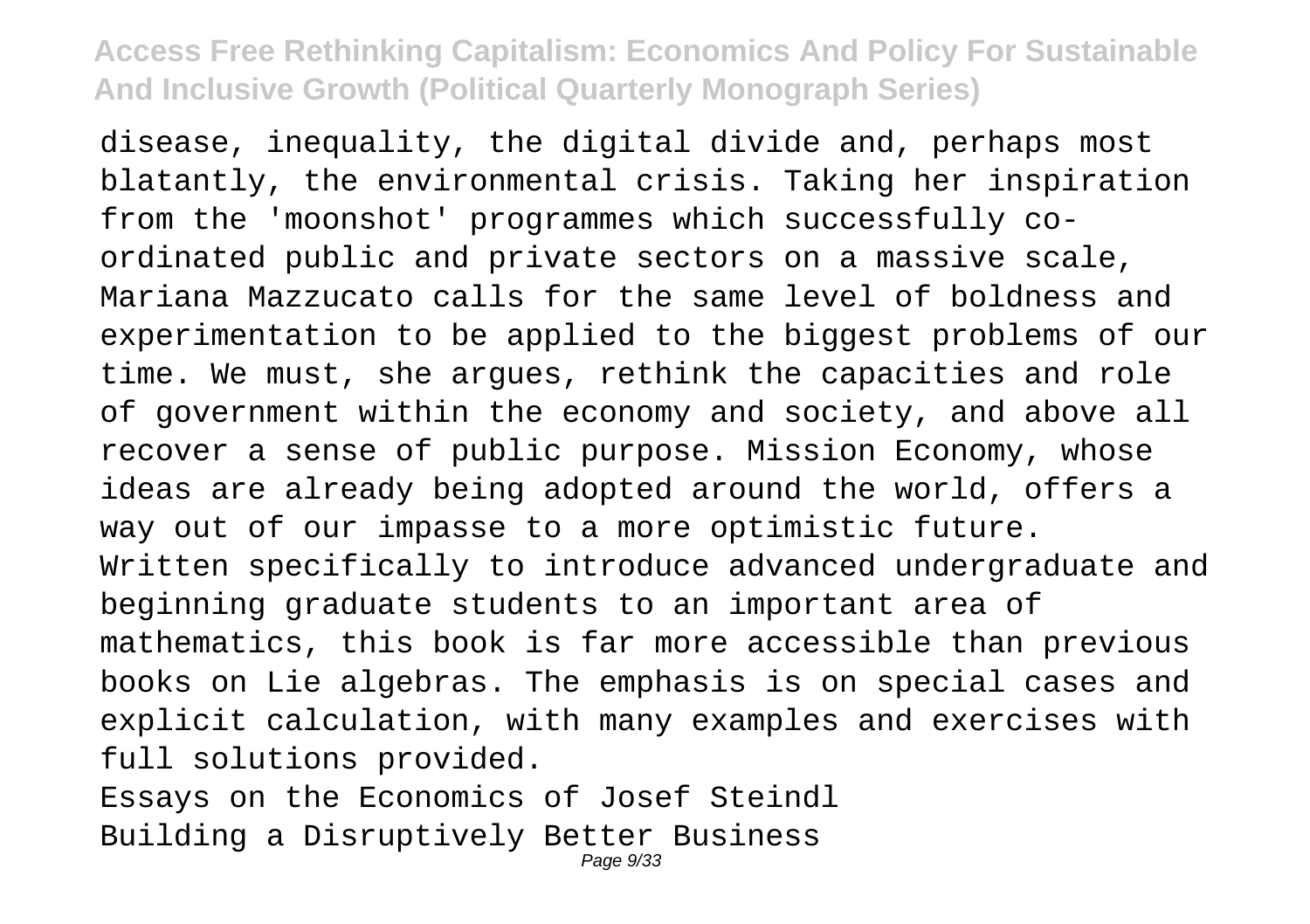```
Cases, Materials, Commentary
Economy and Society in Europe
Understanding Globalization, Financialization, Competition
and Crisis
Mission Economy
```
Report of the International Panel on Social Progress A radical new approach to economic policy that addresses the symptoms and causes of inequality in Western society today Fueled by populism and the frustrations of the disenfranchised, the past few years have witnessed the widespread rejection of the economic and political order that Western countries built up after 1945. Political debates have turned into violent clashes between those who want to "take their country back" and those viewed as defending an elitist, broken, and unpatriotic social contract. There seems to be an increasing polarization of values. The Economics of Belonging argues that we should step back and take a fresh look at the root causes of our current challenges. In this original, engaging book, Martin Sandbu argues that economics remains at the heart of our widening inequality and it is only by focusing on the right policies that we can address it. He proposes a detailed, radical plan for creating a just economy where everyone can belong. Sandbu demonstrates that the rising numbers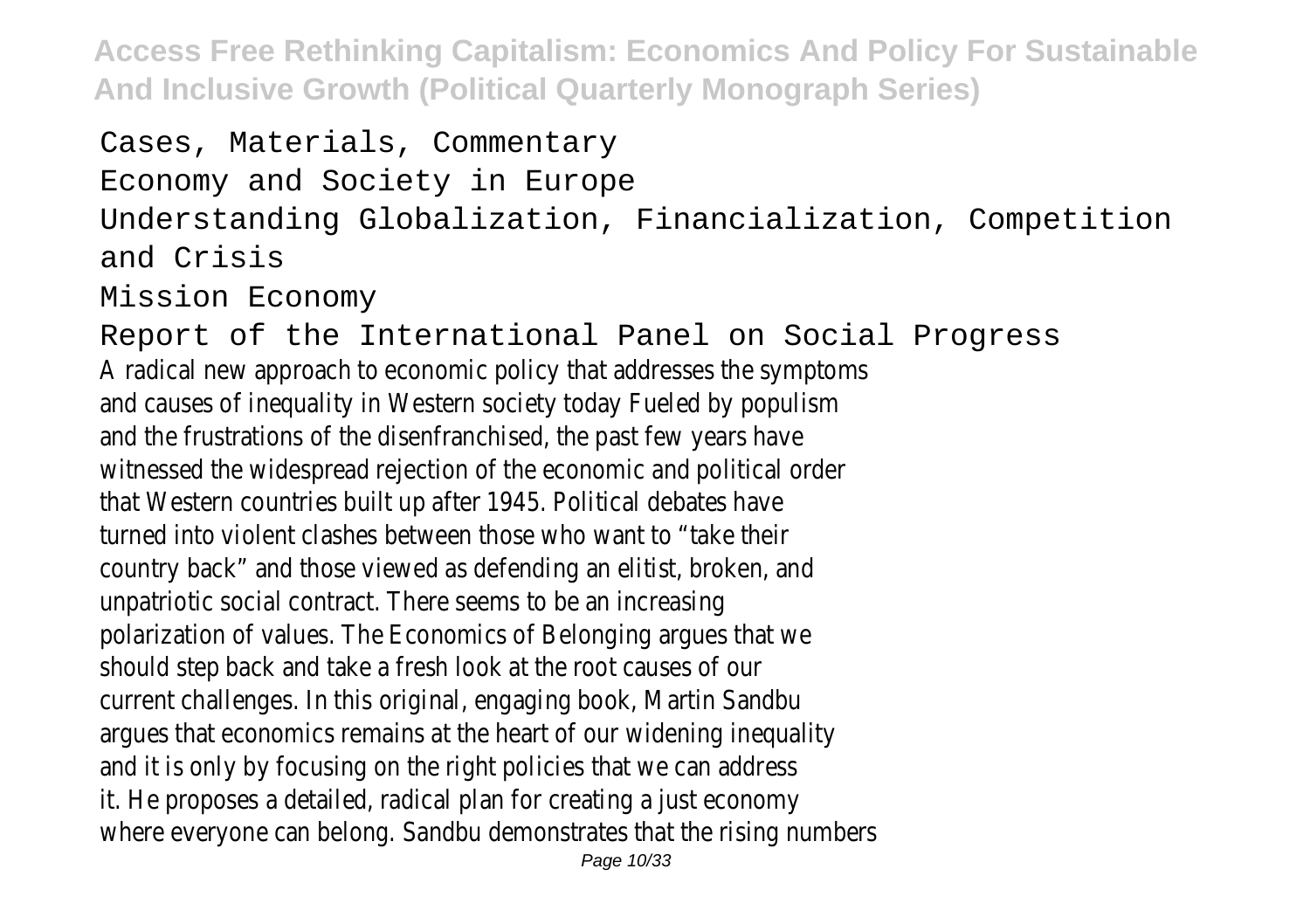of the left behind are not due to globalization gone too far. Rather, technological change and flawed but avoidable domestic policies have eroded the foundations of an economy in which everyone can participate—and would have done so even with a much less globalized economy. Sandbu contends that we have to double down on economic openness while pursuing dramatic reforms involving productivity, regional development, support for small- and medium-sized businesses, and increased worker representation. He discusses how a more active macroeconomic policy, education for all, universal basic income, and better taxation of capital could work together for society's benefit. Offering real answers, not invective, for facing our most serious political issues, The Economics of Belonging shows how a better economic system can work for all.

Why are house prices in many advanced economies rising faster than incomes? Why isn't land and location taught or seen as important in modern economics? What is the relationship between the financial system and land? In this accessible but provocative guide to the economics of land and housing, the authors reveal how many of the key challenges facing modern economies - including housing crises, financial instability and growing inequalities - are intimately tied to the land economy. Looking at the ways in which discussions of land have been routinely excluded from both housing policy and economic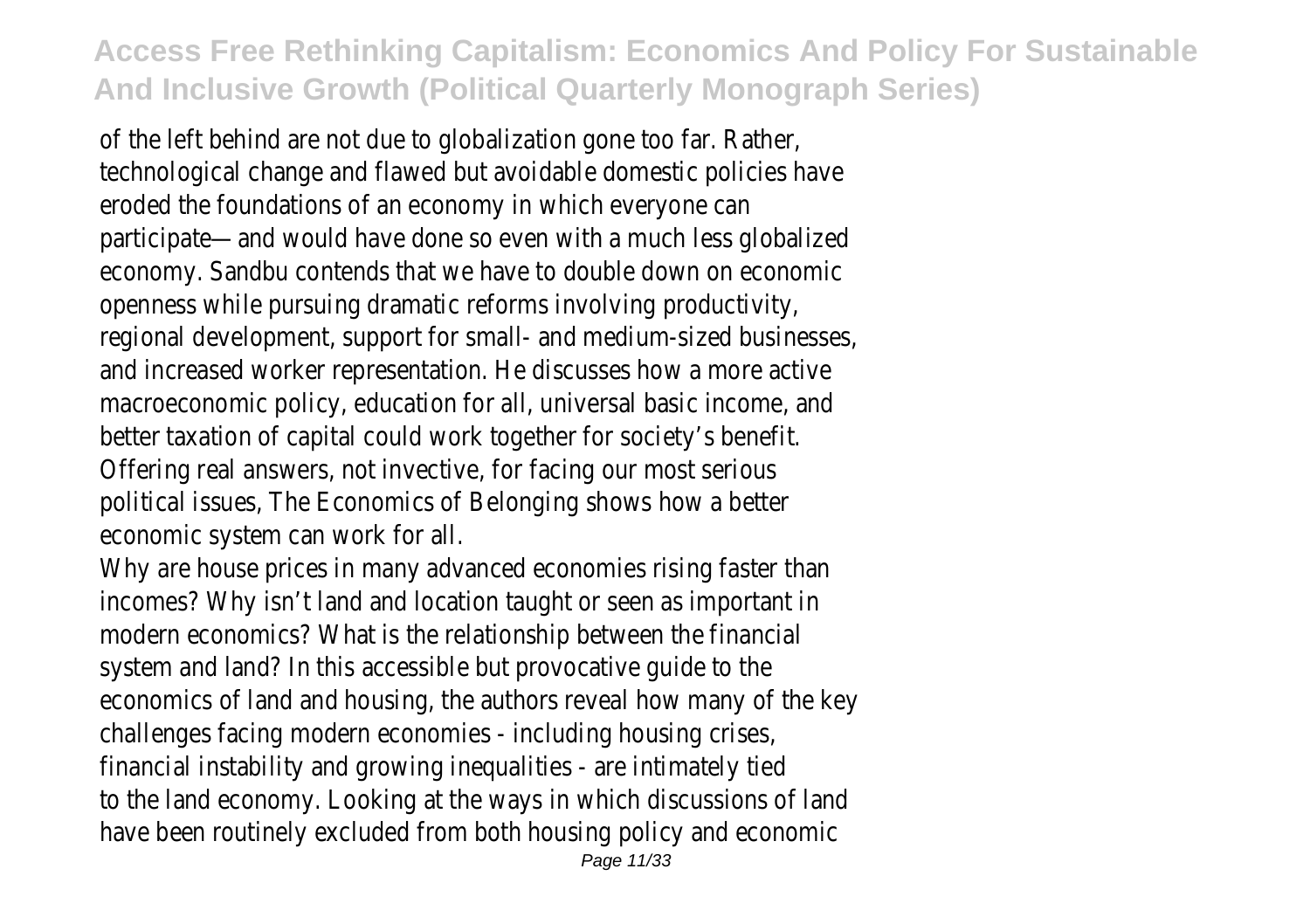theory, the authors show that in order to tackle these increasingly pressing issues a major rethink by both politicians and economists is required.

"Thought provoking and fresh - this book challenges how we think about economics." Gillian Tett, Financial Times For further information about recent publicity events and media coverage for Rethinking Capitalism please visit http://marianamazzucato.com/rethinkingcapitalism/ Western capitalism is in crisis. For decades investment has been falling, living standards have stagnated or declined, and inequality has risen dramatically. Economic policy has neither reformed the financial system nor restored stable growth. Climate change meanwhile poses increasing risks to future prosperity. In this book some of the world's leading economists propose new ways of thinking about capitalism. In clear and compelling prose, each chapter shows how today's deep economic problems reflect the inadequacies of orthodox economic theory and the failure of policies informed by it. The chapters examine a range of contemporary economic issues, including fiscal and monetary policy, financial markets and business behaviour, inequality and privatisation, and innovation and environmental change. The authors set out alternative economic approaches which better explain how capitalism works, why it often doesn't, and how it can be made more innovative, inclusive and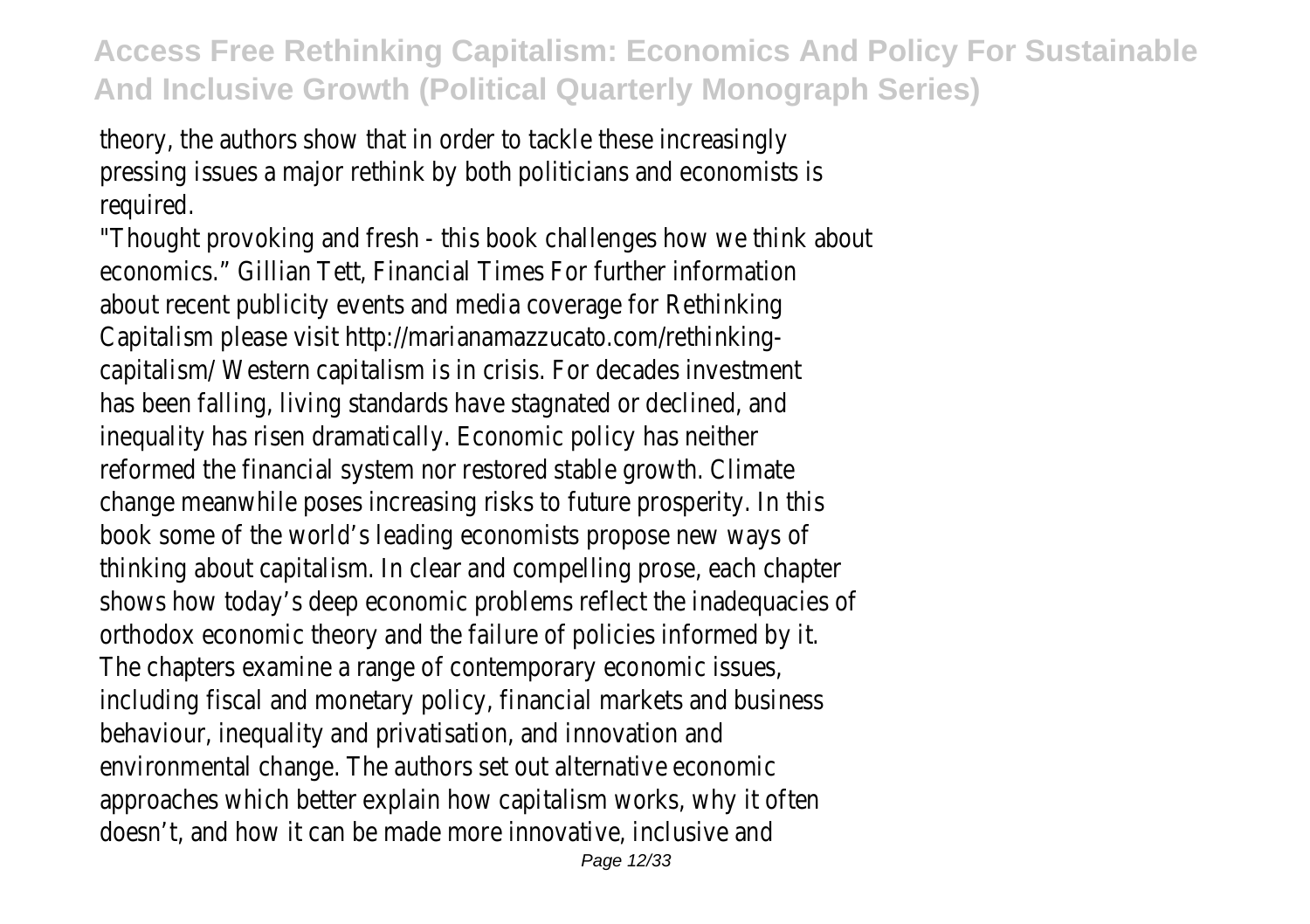sustainable. Outlining a series of far-reaching policy reforms, Rethinking Capitalism offers a powerful challenge to mainstream economic debate, and new ideas to transform it. Practical solutions for the reform of national security operations -An introduction to economic inequality--- A Moonshot Guide to Changing Capitalism Tackling the Challenges of Global Capitalism The Blockchain Alternative The Value of Everything The Acceleration of Life in Digital Capitalism Pressed for Time A Chance to Reclaim, Self, Society and Nature

*Contrary to much Marxist thought, Everling does not view socialism as an antithesis to capitalism, and argues that socialism is, among other things, an objective development of capitalism. As capitalism develops it creates the premises for social development which are also the bases for a socialist and democratic construction of society. Drawing on economics, urban geography, political theory and Marxism, Social Economy: \* Examines the evolution of capitalism from its early industrial to its present urban and global forms \* Shows how Marx understood the economy as a unity of production, distribution, exchange and consumption engaged in social reproduction \* Explores the contradictory evolution of US corporations and urban development from 1945 to the present \* Argues that urban space*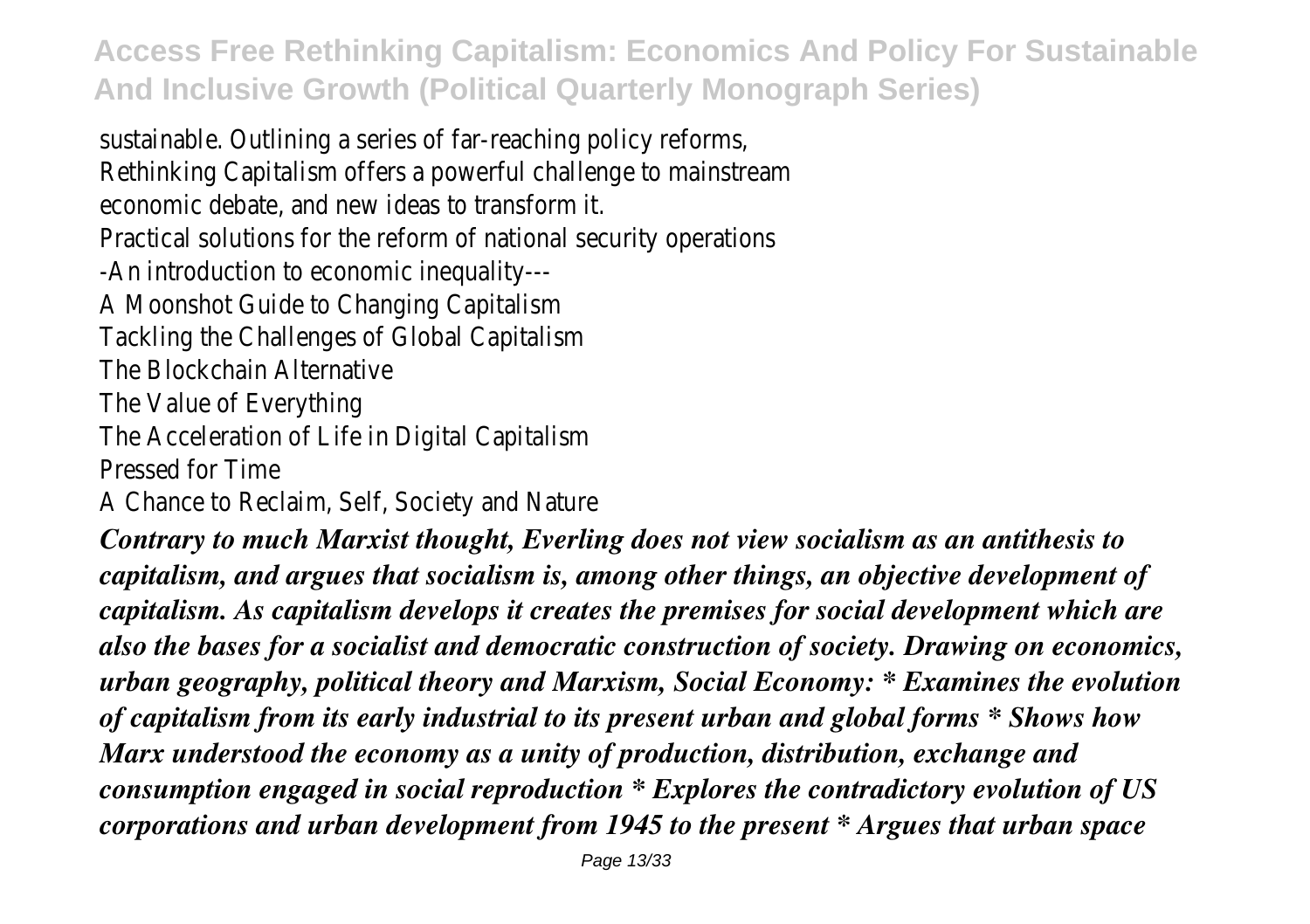*involves requirements for social and individual reproduction which extend well beyond limits inherent in transnational corporate private appropriation Using his unique arguments, Everling makes the case that economic expansion can now best be secured by forms of development that take us beyond the limits of capitalism and point towards a democratic and socialist society.*

*Rising inequality is the defining feature of our age. With the lion's share of wealth growth going to the top, for a growing percentage of society a middle-class existence is out of reach. What exactly are the economic shifts that have driven the social transformations taking place in Anglo-capitalist societies? In this timely book, Lisa Adkins, Melinda Cooper and Martijn Konings argue that the rise of the asset economy has produced a new logic of inequality. Several decades of property inflation have seen asset ownership overshadow employment as a determinant of class position. Exploring the impact of generational dynamics in this new class landscape, the book advances an original perspective on a range of phenomena that are widely debated but poorly understood – including the growth of wealth inequalities and precarity, the dynamics of urban property inflation, changes in fiscal and monetary policy and the predicament of the "millennial" generation. Despite widespread awareness of the harmful effects of Quantitative Easing and similar asset-supporting measures, we appear to have entered an era of policy "lock-in" that is responsible for a growing disconnect between popular expectations and institutional priorities. The resulting polarization underlies many of the volatile dynamics and rapidly shifting alliances that dominate today's headlines.*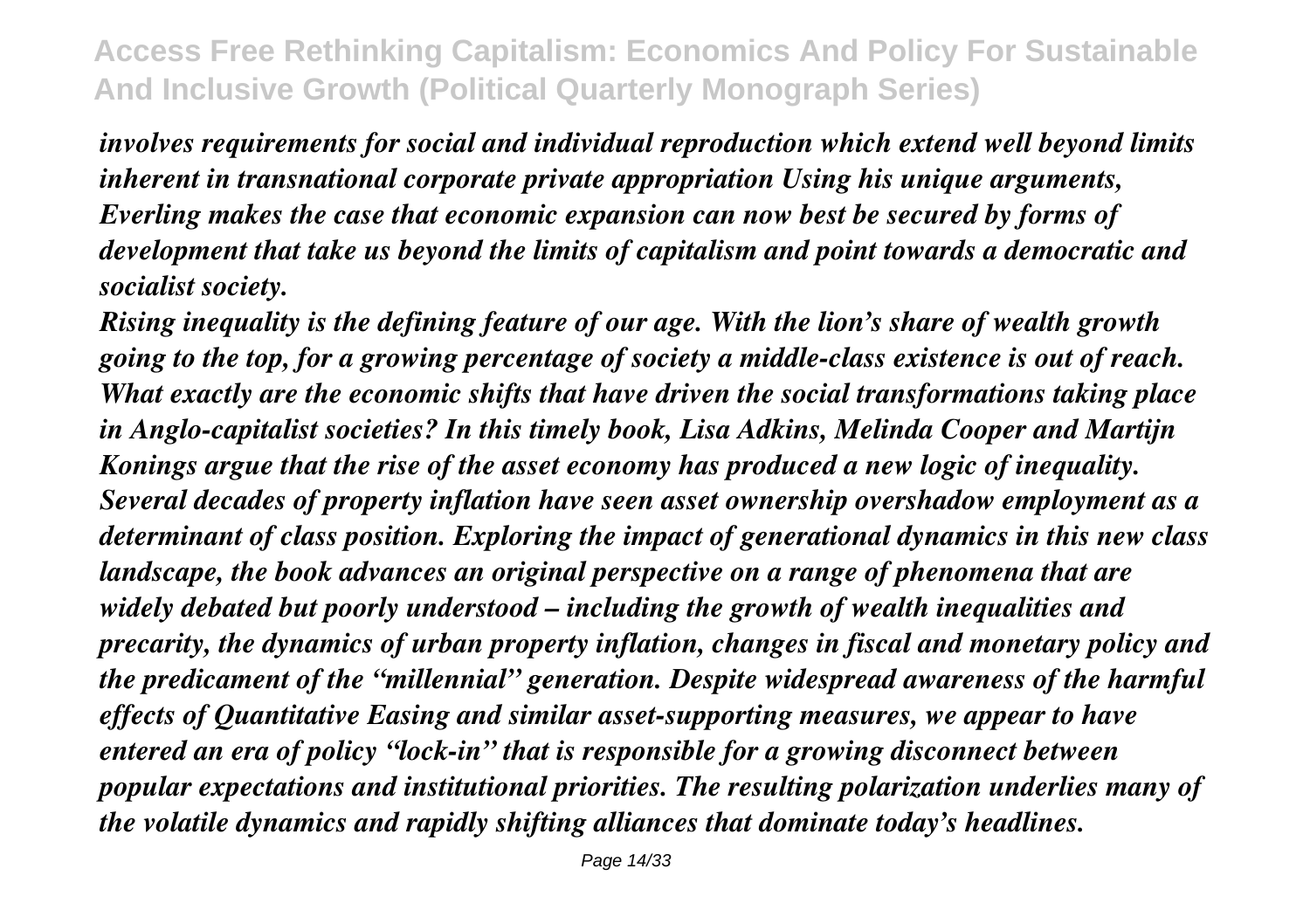*Fully updated edition offers coverage of new topics and a more student-friendly design, while retaining the original style and features.*

*Companies like Google and Apple heralded the information revolution, and opened the doors for Silicon Valley to grow into an engine of dazzling technological development, that today champions the free market that engendered it against the supposedly stifling encroachment of government regulation. But is that really the case? In this sharp and controversial expose, The Entrepreneurial State, Mariana Mazzucato debunks the pervasive myth that the state is a laggard, bureaucratic apparatus at odds with a dynamic private sector. Instead she reveals in case study after case study that, in fact, the opposite is true: the state is our boldest and most valuable innovator. The technology revolution would never have happened without support from the US Government. The breakthroughs--GPS, touch-screen displays, the Internet, and voice-activated AI--that enabled legendary Apple products to be smart successes were, in fact, all developed with support from the state. Mazzucato reveals that many successful entrepreneurs like Steve Jobs integrated state-funded technological developments into their products and then reaped the rewards themselves. The algorithm behind Google's search engine was initially sponsored by NASA. And 75% of NMEs--new, often-ground-breaking drugs not derivative of existing substances--trace their research to National Institutes of Health (NIH) labs. The American government, it turns out, has been enormously successfully at stimulating scientific and technological advancement. But by 2009, just some months following the Great Recession--the US government, constrained by austerity measures, started*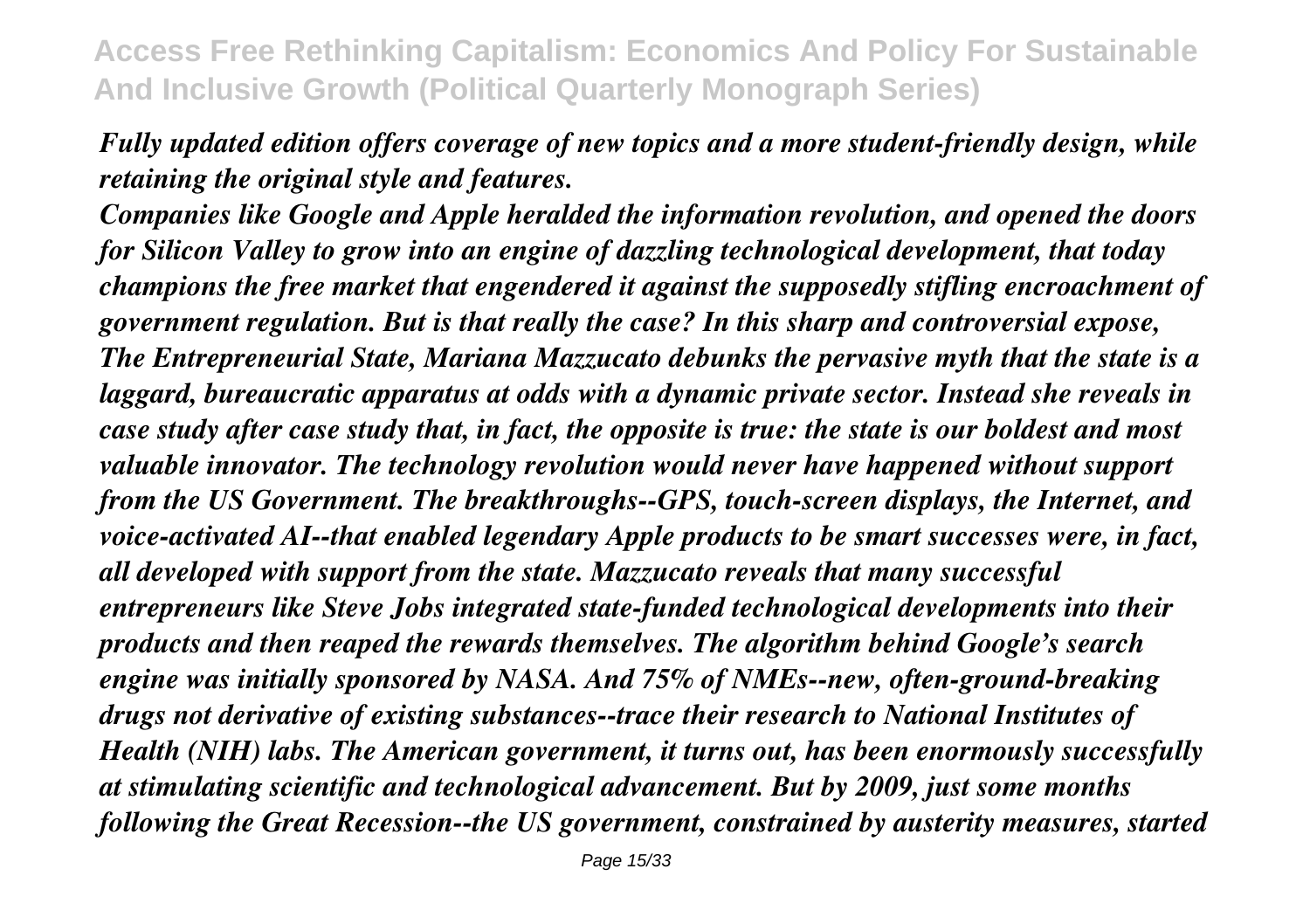*disinvesting from its holdings in research fields like health, energy, electronics. The trend is likely to continue, and the repercussions of these policies could wreak havoc on our technology and science sectors. But Mazzucato remains optimistic. If managed correctly, statesponsored development of Green technology, for instance, could be as efficacious as suburbanization & post-war reconstruction in the mid-twentieth century, and unleash a widespread golden age in the global economy. The limitations of natural resources and the threat of global warming could become the most powerful driver of growth, employment, and innovation within just one generation--but to be successful, the Green Revolution will depend on the initiatives of proactive governments. By not admitting the State's role in economic and technological progress, we are socializing only the risks of investing in innovation, while privatizing the rewards in the hands of only a few businesses. This, Mazzucato argues, hurts both future of innovation and equity in modern-day capitalism. For policy-makers, Silicon Valley start-up founders, venture-capitalists, and economists alike, The Entrepreneurial State stirs up much needed debate and offers up a brilliant corrective to spurious beliefs: to thrive, American businesses have always and will need to depend on the support of our country's most audacious entrepreneur, the state.*

*'Drawing on the development of economic sociology over the past 40 years, this book brings together leading scholars to explore the relationship between social institutions on economic processes. Inspired in particular by the innovative and creative dimensions of Colin Crouch's work, they signpost directions for future research. It will be an important reader for*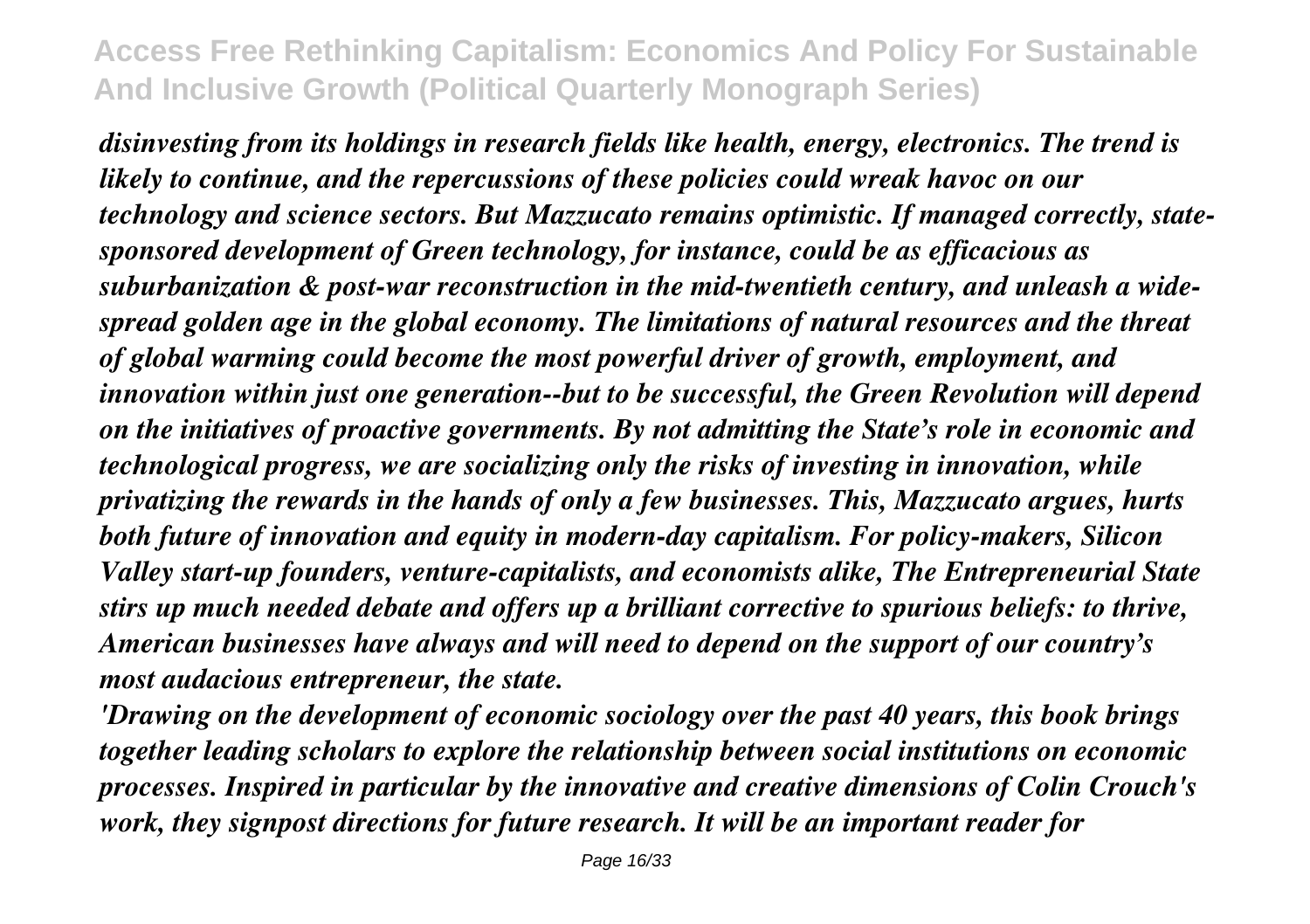*international scholars exploring the unfolding dimensions of contemporary relations in economy and society.' Jacqueline O'Reilly, University of Brighton Business School, UK 'Improving our understanding of how economy and society interrelate in Europe is of paramount importance. The rigorous and thought-provoking analyses about the interaction between markets and the institutions of society contained in this book undoubtedly represent an excellent example of how this improvement can be achieved, especially in these times of crisis.' Andrés Rodríguez-Pose, London School of Economics, UK 'This book offers a refreshing account of the deep changes occurring over recent years in the relationship between economy and society in Europe. This is of course a classical theme since Max Weber's work, but the social institutions which shape economic performance have profoundly evolved, as have the analytical categories used to understand them. The contributions in this volume provide a broad and interesting perspective, dealing with issues as varied as industrial relations, welfare regimes, families and the labour market, universities, local governance and many others. In the wake of the financial crisis, the major theories on the role of such institutions are found partly unsatisfactory, as the boundaries between economy and society are constantly shifting. Everyone interested in improving our analytical tools to understand the direction of change in Europe should welcome this book.' Marino Regini, University of Milan, Italy While an economy is always 'embedded' in society, the relationship between the two is undergoing profound changes in Europe, resulting in widespread instability which is emphasised by the current crisis. This book analyses these changes, and in particular*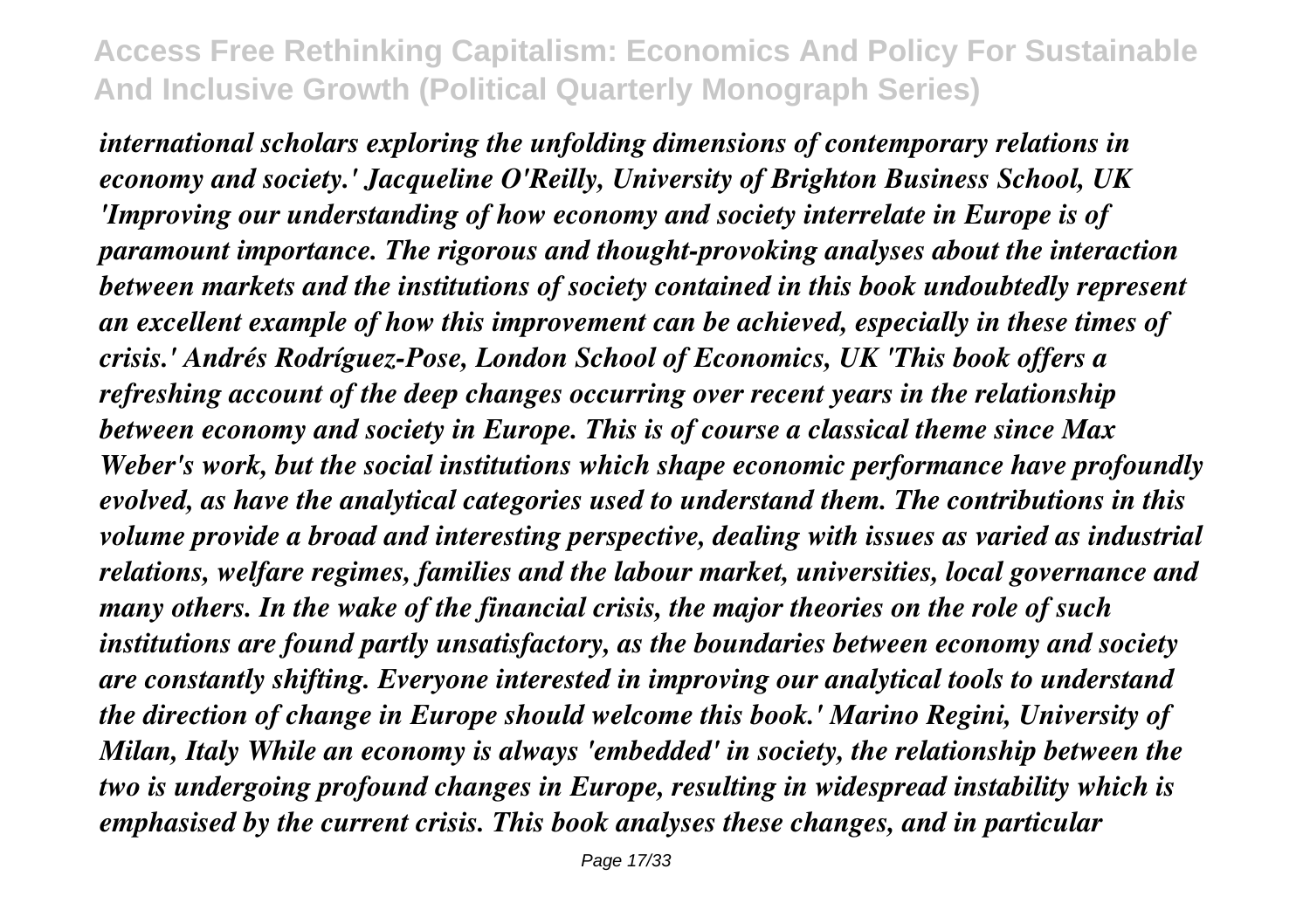*pressures of intensifying international competition, globalization and financialization within Europe. Combining the perspectives of economic sociology, political economy and political science, the expert contributors offer an in-depth, multidisciplinary insight to the functioning of a number of institutional arenas around which European economies and societies are organized. Areas explored include the state and public policy at European national and regional level, the welfare state, industrial relations systems, education systems and the family. This challenging and thought provoking book will be of great interest to a wideranging audience across a number of disciplines, including European studies, political science, comparative political economy, economic sociology, industrial relations and social policy.*

*Debunking Public Vs. Private Sector Myths Social Economy*

*A Study of Capitalist Rule Economics and Policy for Sustainable and Inclusive Growth Bargaining Theory with Applications International Human Rights Law The Entrepreneurial State*

*The main driver of inequality—returns on capital that exceed the rate of economic growth—is again threatening to generate extreme discontent and undermine democratic values. Thomas Piketty's*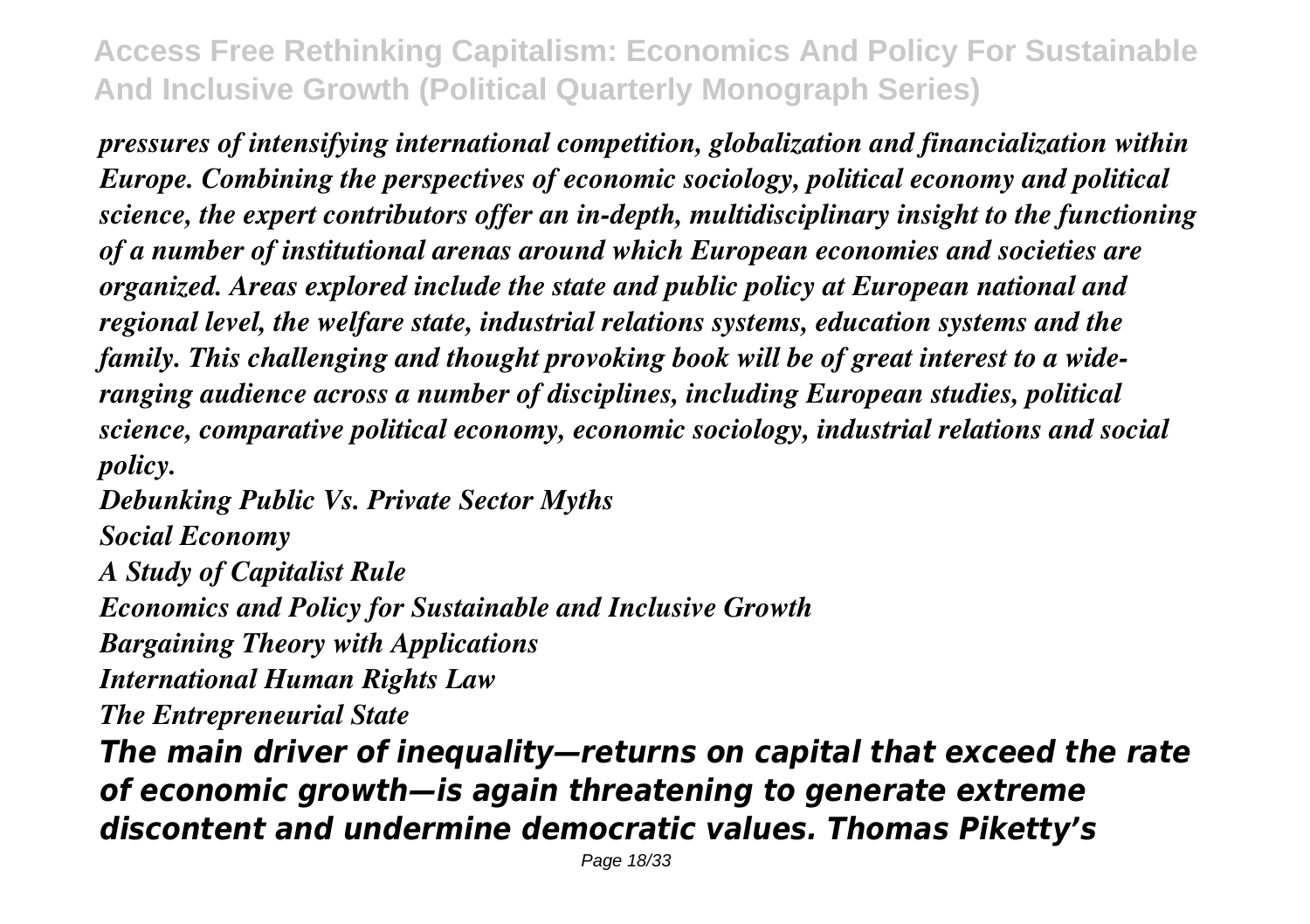*findings in this ambitious, original, rigorous work will transform debate and set the agenda for the next generation of thought about wealth and inequality.*

*This book aims at presenting and assessing imperialism as a theoretical concept. It aims to provide a comprehensive evaluation, focusing specifically on the tension between Marx's theoretical system of the Critique of Political Economy and the theories of capitalist expansion and domination.*

*The solution to inequality, environmental degradation, and other deficits of capitalism is better capitalism. The Power of Creative Destruction draws on cutting-edge research to argue that what we need today is not revolution but reform: pro-competitive policies that enable innovation while compensating for the disruption it causes. Recent high-profile corporate scandals—such as those involving Enron in the United States, Yukos in Russia, and Livedoor in Japan—demonstrate challenges to legal regulation of business practices in capitalist economies. Setting forth a new analytic framework for understanding these problems, Law and Capitalism examines such contemporary corporate governance crises in six* Page 19/33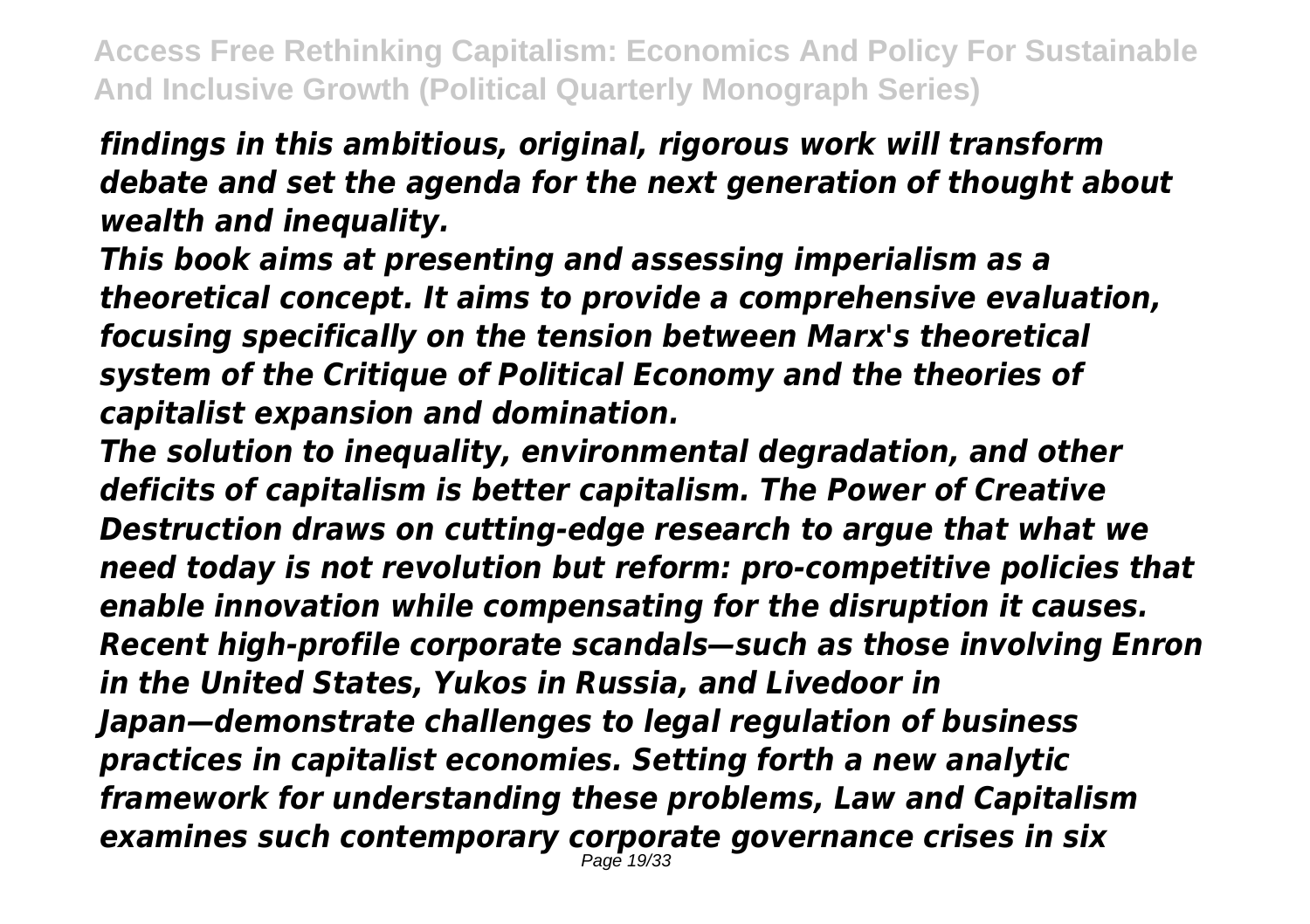*countries, to shed light on the interaction of legal systems and economic change. This provocative book debunks the simplistic view of law's instrumental function for financial market development and economic growth. Using comparative case studies that address the United States, China, Germany, Japan, Korea, and Russia, Curtis J. Milhaupt and Katharina Pistor argue that a disparate blend of legal and nonlegal mechanisms have supported economic growth around the world. Their groundbreaking findings show that law and markets evolve together in a "rolling relationship," and legal systems, including those of the most successful economies, therefore differ significantly in their organizational characteristics. Innovative and insightful, Law and Capitalism will change the way lawyers, economists, policy makers, and business leaders think about legal regulation in an increasingly global market for capital and corporate governance.*

*Graduate textbook presenting abstract models of bargaining in a unified framework with detailed applications involving economic, political and social situations.*

*A New Statement for the Twenty-First Century* Page 20/33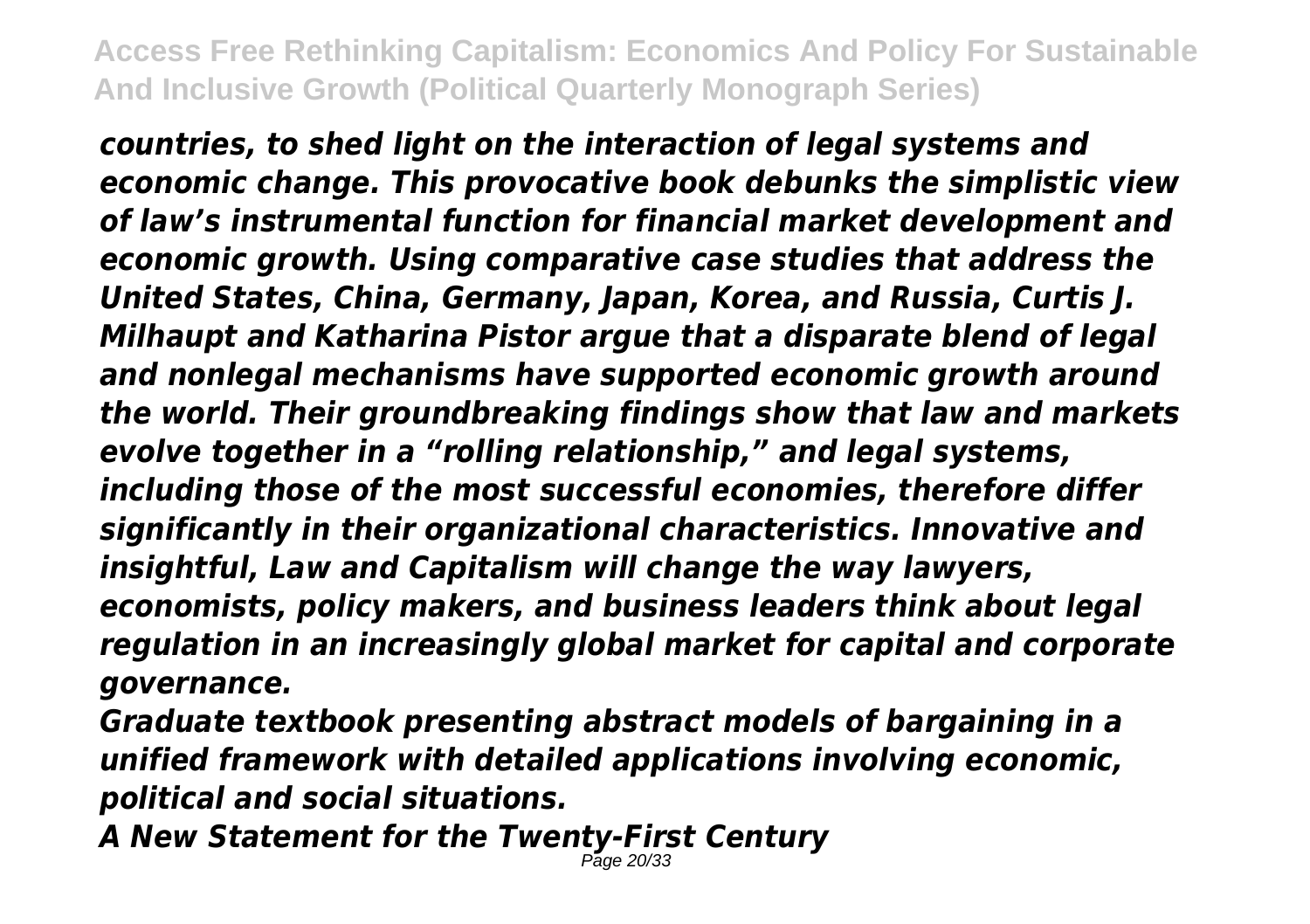#### *Rethinking Imperialism*

# *Beyond Neoliberalism National Insecurity The New Capitalist Manifesto Reinventing Capitalism in the Age of Big Data Making and Taking in the Global Economy*

*"Timely and important . . . It should be our North Star for the recovery and beyond." —Hillary Clinton "Sperling makes a forceful case that only by speaking to matters of the spirit can liberals root their belief in economic justice in people's deepest aspirations—in their sense of purpose and self-worth." —The New York Times When Gene Sperling was in charge of coordinating economic policy in the Obama White House, he found himself surprised when serious people in Washington told him that the Obama focus on health care was a distraction because it was "not focused on the economy." How, he asked, was the fear felt by millions of Americans of being one serious illness away from financial ruin not considered an economic issue? Too often, Sperling found that we measured economic success by metrics like GDP instead of whether the economy was succeeding in lifting up the* Page 21/33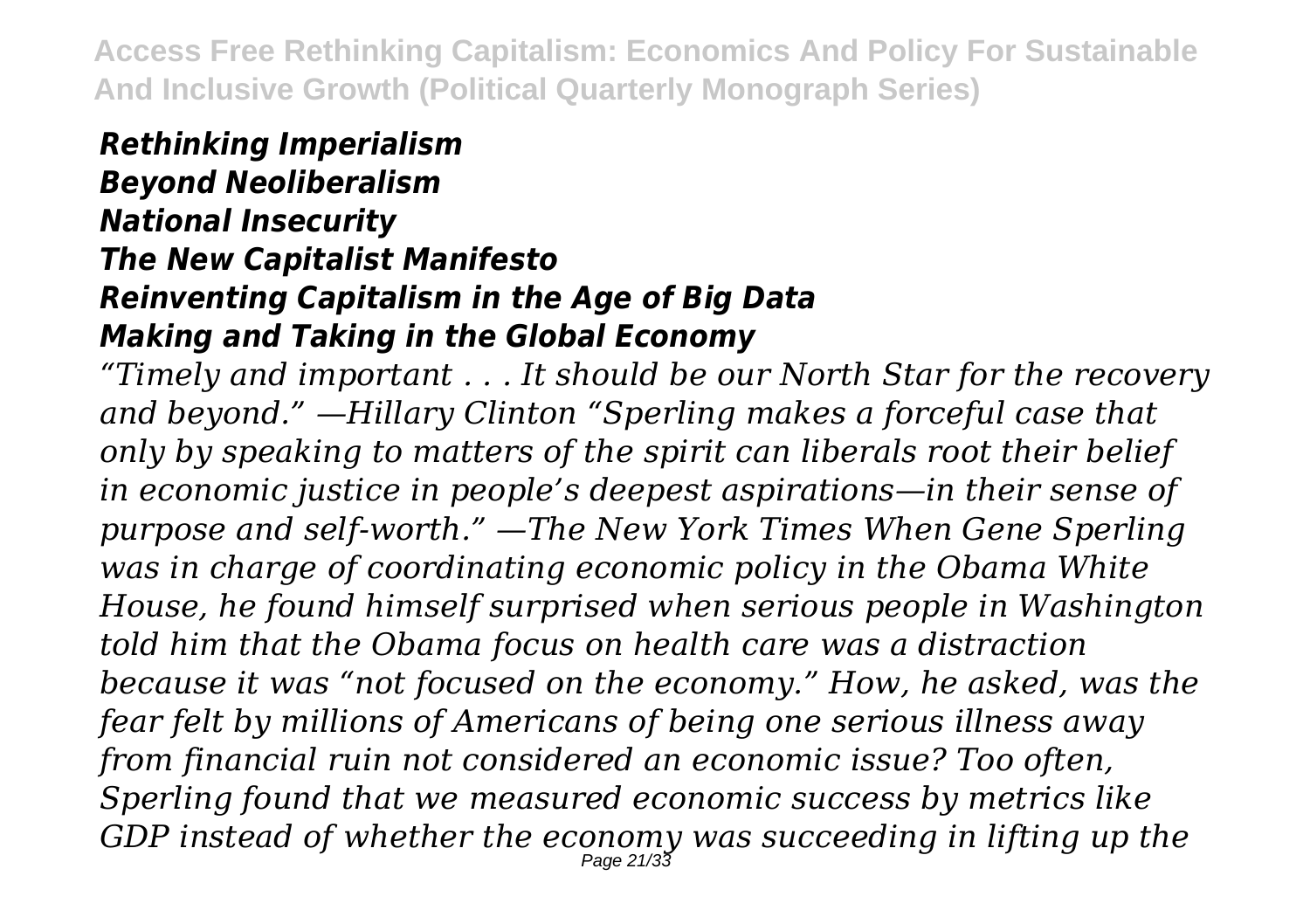*sense of meaning, purpose, fulfillment, and security of people. In Economic Dignity, Sperling frames the way forward in a time of wrenching change and offers a vision of an economy whose guiding light is the promotion of dignity for all Americans. A Financial Times "Best Book of 2017: Economics" 800-CEO-Read "Best Business Book of 2017: Current Events & Public Affairs" Economics is the mother tongue of public policy. It dominates our decision-making for the future, guides multi-billion-dollar investments, and shapes our responses to climate change, inequality, and other environmental and social challenges that define our times. Pity then, or more like disaster, that its fundamental ideas are centuries out of date yet are still taught in college courses worldwide and still used to address critical issues in government and business alike. That's why it is time, says renegade economist Kate Raworth, to revise our economic thinking for the 21st century. In Doughnut Economics, she sets out seven key ways to fundamentally reframe our understanding of what economics is and does. Along the way, she points out how we can break our addiction to growth; redesign money, finance, and business to be in service to people; and create economies that are* Page 22/33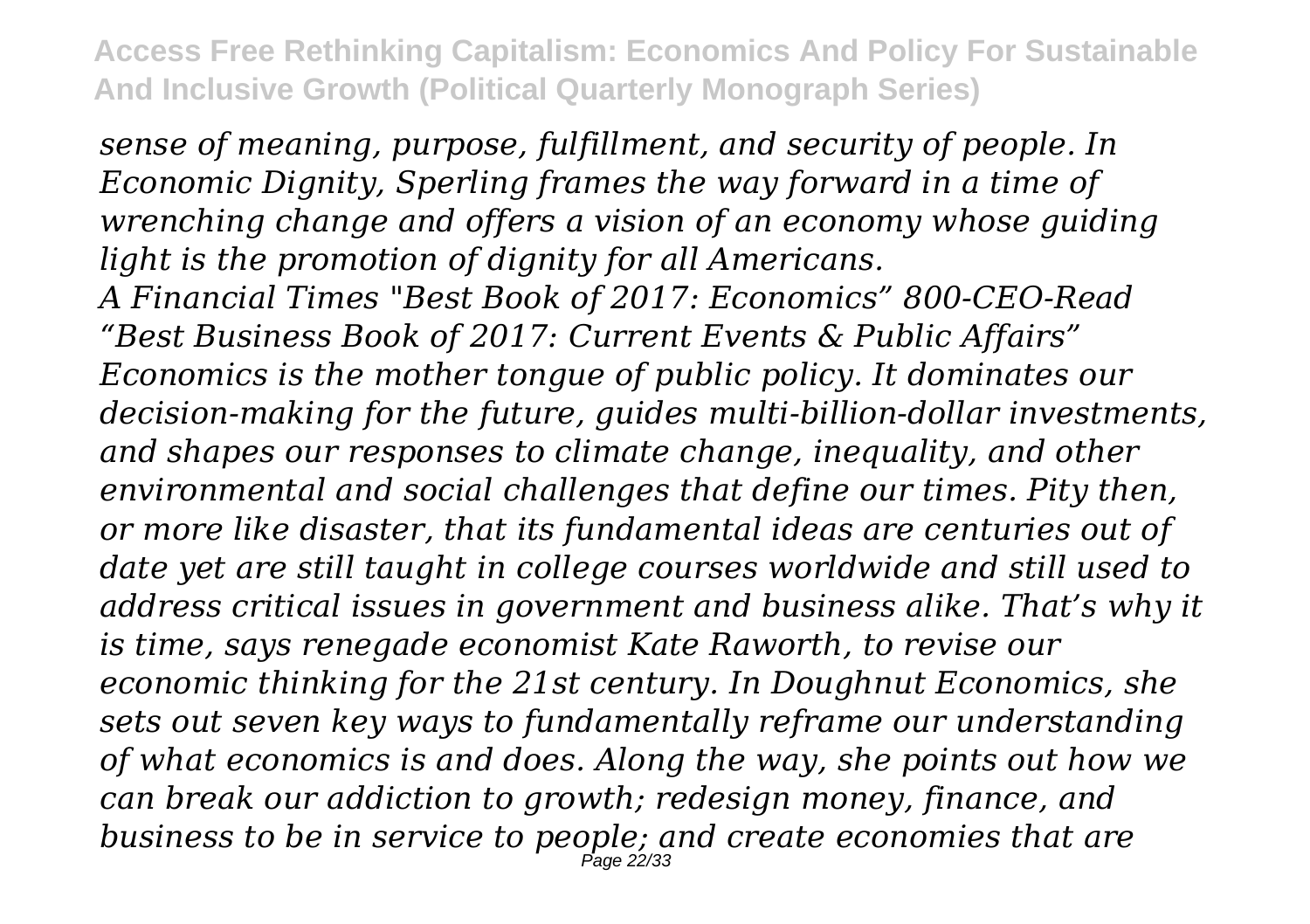*regenerative and distributive by design. Named after the now-iconic "doughnut" image that Raworth first drew to depict a sweet spot of human prosperity (an image that appealed to the Occupy Movement, the United Nations, eco-activists, and business leaders alike), Doughnut Economics offers a radically new compass for guiding global development, government policy, and corporate strategy, and sets new standards for what economic success looks like. Raworth handpicks the best emergent ideas—from ecological, behavioral, feminist, and institutional economics to complexity thinking and Earthsystems science—to address this question: How can we turn economies that need to grow, whether or not they make us thrive, into economies that make us thrive, whether or not they grow? Simple, playful, and eloquent, Doughnut Economics offers game-changing analysis and inspiration for a new generation of economic thinkers. This collection honours the work of the eminent economist Josef Steindl. Steindl's work is illuminated through a critical appraisal of its central constructs with a focus on its relevance to current economic conditions. This collection charts the thinking of one of the leading economic theorists of the twentieth century.* Page 23/33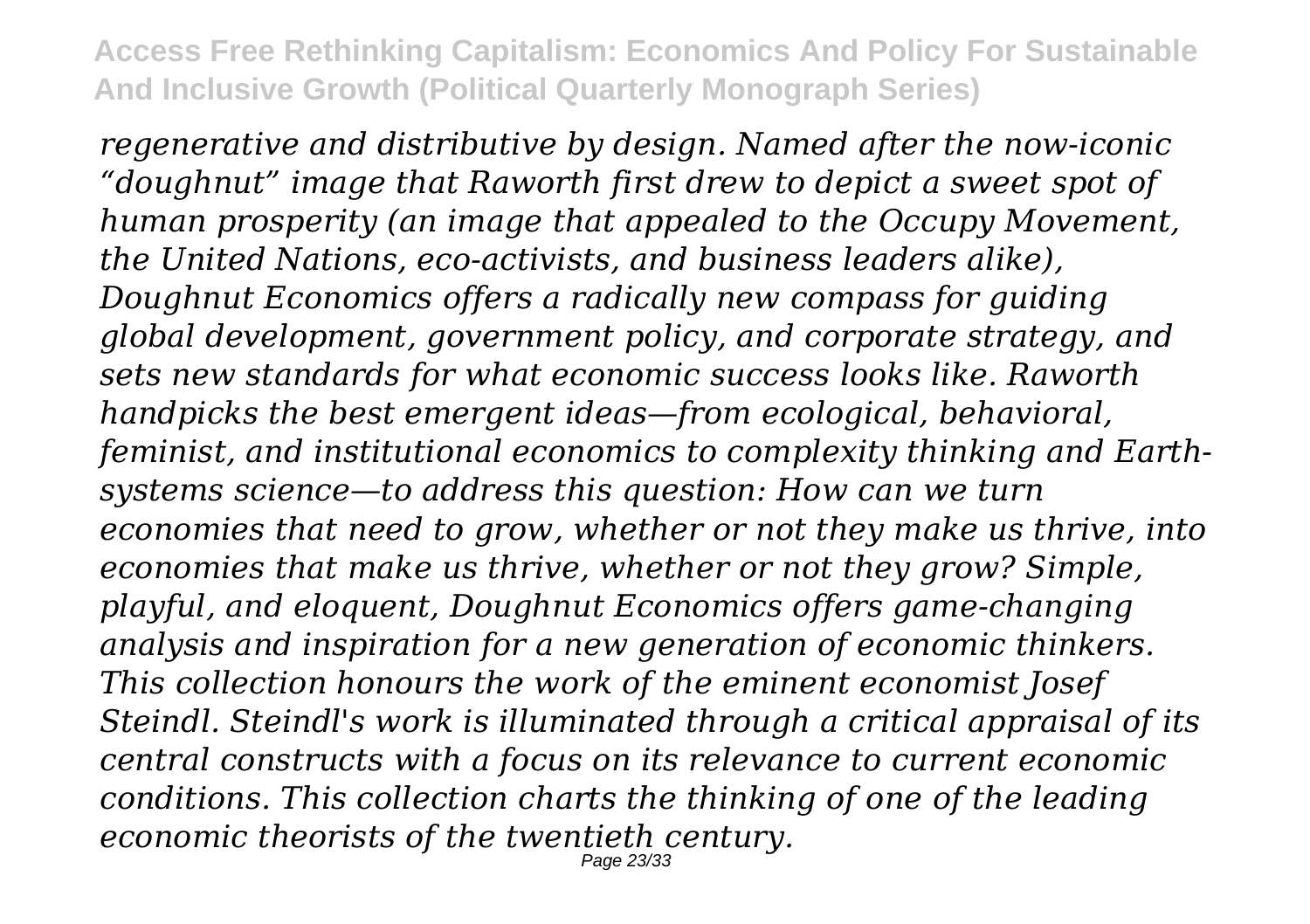*Are established economic, social and political practices capable of dealing with the combined crises of climate change and the global economic system? Will falling back on the wisdoms that contributed to the crisis help us to find ways forward or simply reconfigure risk in another guise? This volume argues that the combination of global environmental change and global economic restructuring require a rethinking of the priorities, processes and underlying values that shape contemporary development aspirations and policy. This volume brings together leading scholars to address these questions from several disciplinary perspectives: environmental sociology, human geography, international development, systems thinking, political sciences, philosophy, economics and policy/management science. The book is divided into four sections that examine contemporary development discourses and practices. It bridges geographical and disciplinary divides and includes chapters on innovative governance that confront unsustainable economic and environmental relations in both developing and developed contexts. It emphasises the ways in which dominant development paths have necessarily forced a separation of individuals from nature, but also from society and even from 'self'.* Page 24/33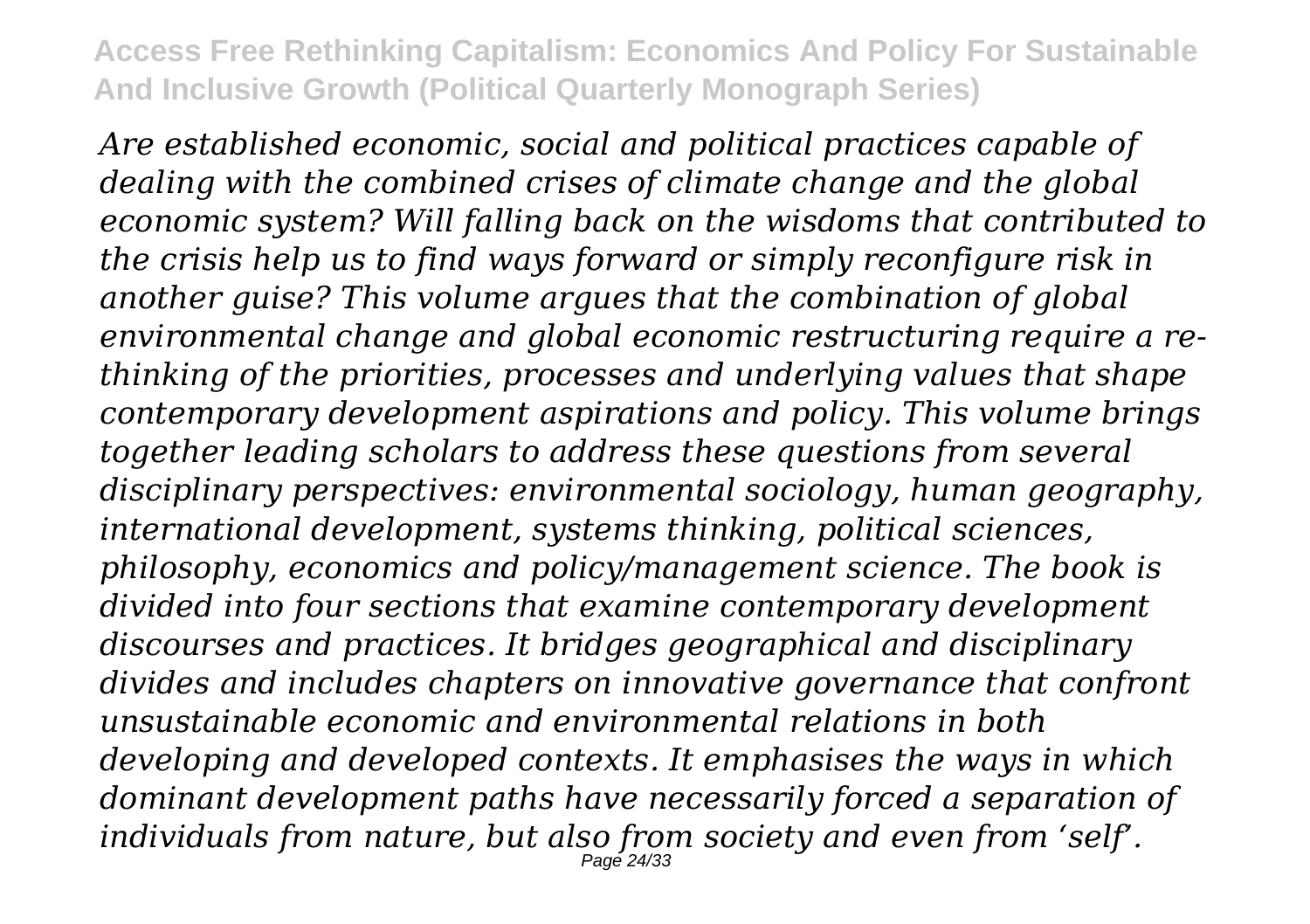*These three levels of alienation each form a thread that runs through the book. There are different levels and opportunities for a transition towards resilience, raising questions surrounding identity, governance and ecological management. This places resilience at the heart of the contemporary crisis of capitalism, and speaks to the relationship between the increasingly global forms of economic development and the difficulties in framing solutions to the environmental problems that carbon-based development brings in its wake.. Existing social science can help in not only identifying the challenges but also potential pathways for making change locally and in wider political, economic and cultural systems, but it must do so by identifying transitions out of carbon dependency and the kind of political challenges they imply for reflexive individuals and alternative community approaches to human security and wellbeing. Climate Change and the Crisis of Capitalism contains contributions from leading scholars to produce a rich and cohesive set of arguments, from a range of theoretical and empirical viewpoints. It analyses the problem of resilience under existing circumstances, but also goes beyond this to seek ways in which resilience can provide a better* Page 25/33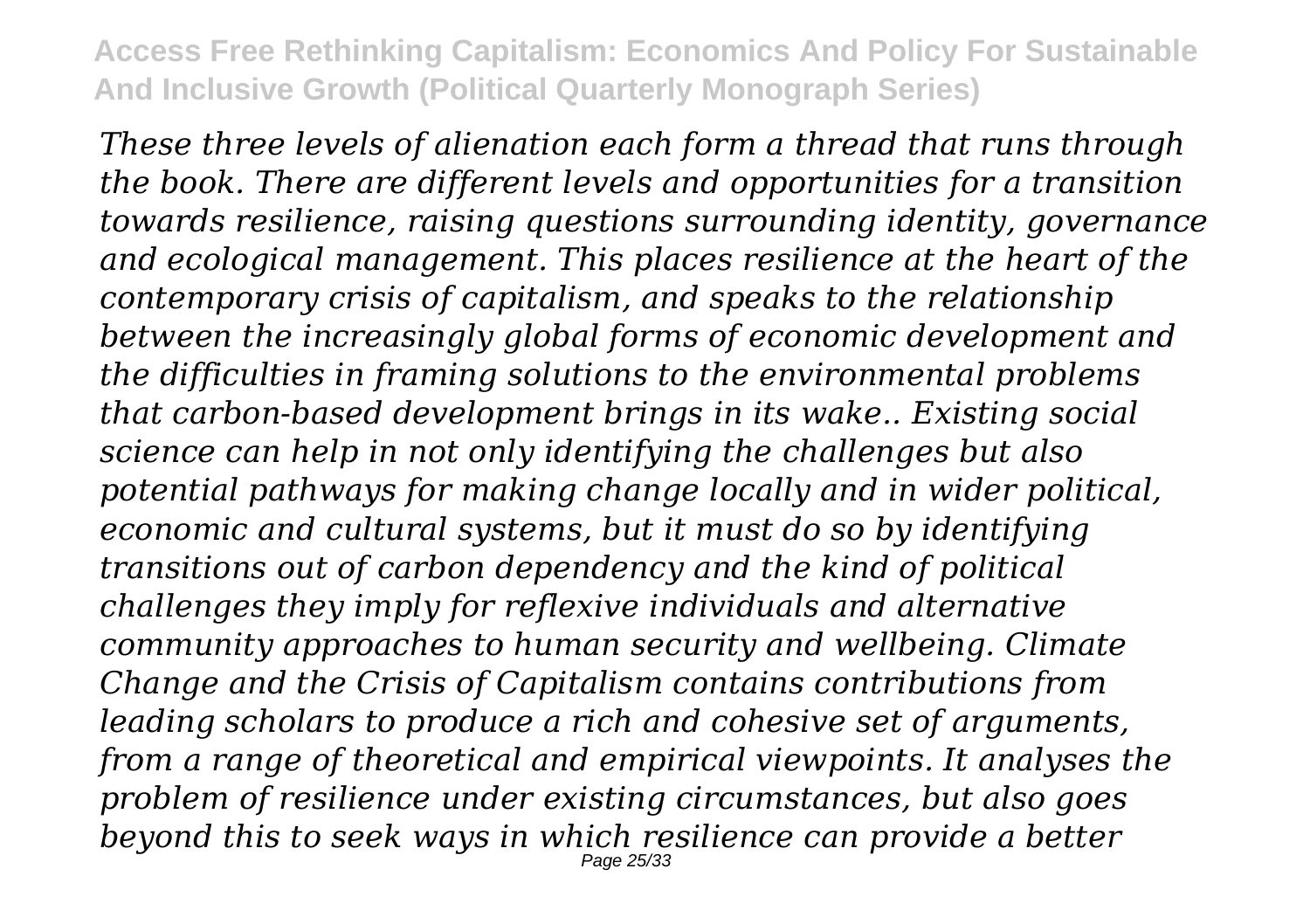*pathway and template for a more sustainable future. This volume will be of interest to both undergraduate and postgraduate students studying Human Geography, Environmental Policy, and Politics. In this manifesto-style book, radical economist and strategist Umair Haque calls for the end of the corrupt business ideals that exemplify business as usual. His passionate vision for "Capitalism 2.0," or "constructive capitalism," is one in which old paradigms of wasteful growth, inefficient competition, and self-destructive ideals are left far behind at this reset moment. According the Haque, the economic crisis was not a market failure or even a financial crisis, but an institutional one. Haque details a holistic five-step plan for both reducing the negative and exploitive nature of the current system and ensuring positive social and economic growth for the future. Haque calls for a reexamination of ideals, and urges business away from competition and rivalries and toward a globally-conscious and constructive model--and a constructive future. Haque argues that companies must learn to orient their business models around: renewal in order to maximize efficiency - equity in order to maximize productivity - meaning in order to maximize effectiveness - democracy* Page 26/33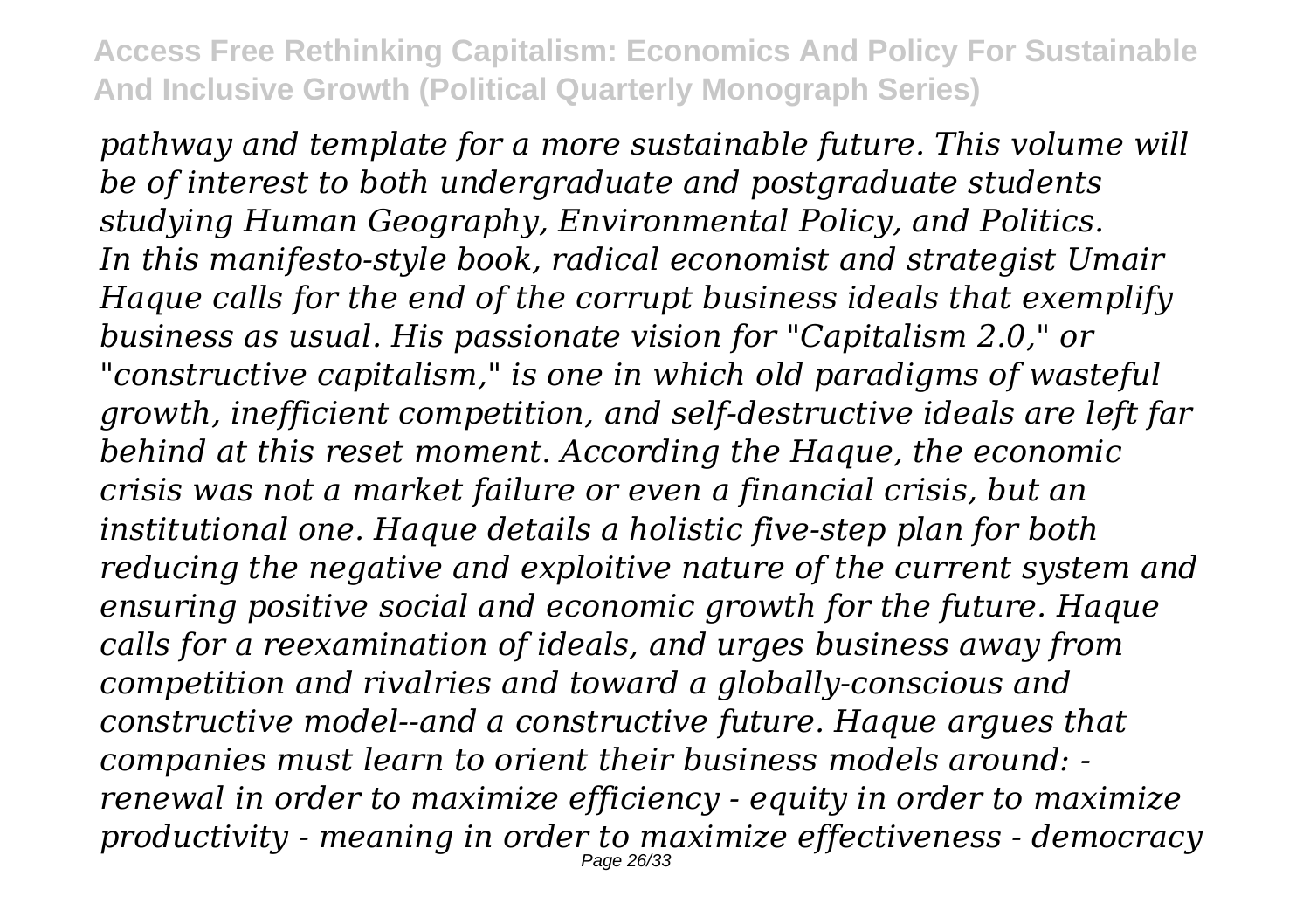*in order to maximize agility - peace in order to maximize evolvability These new business ideals focus on the human element - not profit exclusively - and are easily tailored for any size or type of business, as long as they are willing to make bold and sustained changes to the current system.*

*Military Power and the Weapons Industry in the Ottoman Empire What Everyone Needs to Know*

*Guns for the Sultan*

*A Radical Plan to Win Back the Left Behind and Achieve Prosperity for All*

# *Economic Dignity Rethinking the Economics of Land and Housing Inequality*

*Modern economies reward activities that extract value rather than create it. This must change to ensure a capitalism that works for us all. Shortlisted for the FT & McKinsey Business Book of the Year Award A scathing indictment of our current global financial system, The Value of Everything rigorously scrutinizes the way in which economic value has been accounted and reveals how economic theory has failed to clearly delineate the difference between value creation and value* Page 27/33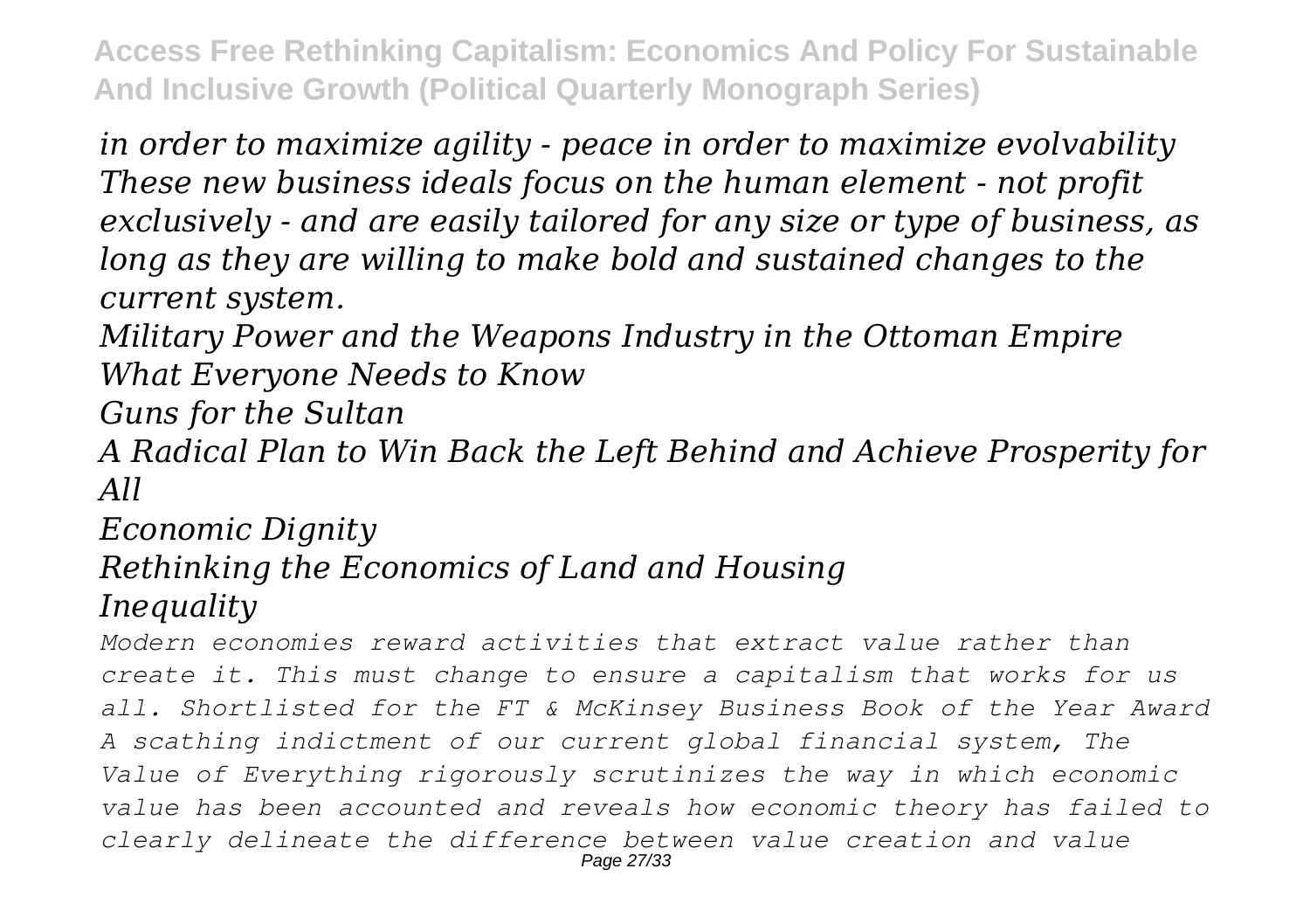*extraction. Mariana Mazzucato argues that the increasingly blurry distinction between the two categories has allowed certain actors in the economy to portray themselves as value creators, while in reality they are just moving around existing value or, even worse, destroying it. The book uses case studies-from Silicon Valley to the financial sector to big pharma-to show how the foggy notions of value create confusion between rents and profits, reward extractors and creators, and distort the measurements of growth and GDP. In the process, innovation suffers and inequality rises. The lesson here is urgent and sobering: to rescue our economy from the next inevitable crisis and to foster long-term economic growth, we will need to rethink capitalism, rethink the role of public policy and the importance of the public sector, and redefine how we measure value in our society. The Future of Capitalism After the Financial Crisis: The Varieties of Capitalism Debate in the Age of Austerity contains thirteen world leading political economists writing from within eight different countries who critically analyze the current crisis tendencies of capitalism both globally and in particular countries. Given the likelihood of an increasingly crisis prone future for capitalism, it is important not only to rethink capitalism in its current manifestations or varieties. It is also important to rethink research methods and conceptual frameworks in preparation for understanding an*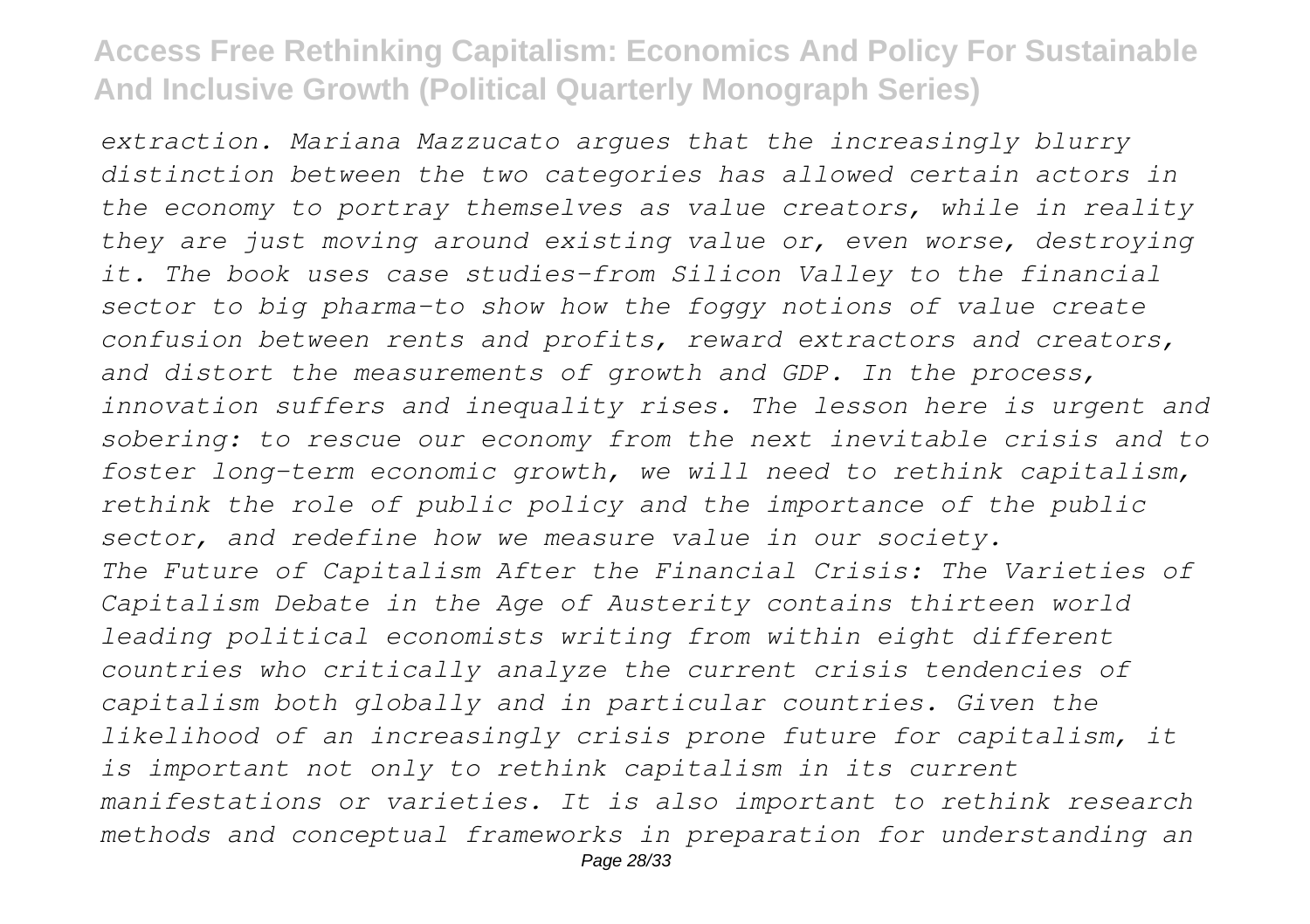*increasingly rocky future in which capitalism itself could go the way of the many species that in the past were endangered only to become extinct. More and more titles of books and articles are suggesting that capitalism or perhaps civilization itself is endangered if we do not make radical changes in the near future. This book breaks with academic path dependency and attempts to open new vistas of political economy and of multidisciplinary analysis that are crucially important if our thought processes are to be effective in a world in jeopardy. The varieties of capitalism (VoC) debate itself came into being as the Soviet Union unraveled. It drew in scholarship from a cross-section of Marxian and heterodox political economy. The key argument of VoC was that if capitalism was the only global option then those on the Left must get involved in policy discussions on how capitalist economies can be fashioned to become competitive as well as progressive. However, the financial crisis has seen policy across the advanced economies veer toward competitiveness coupled with austerity. The lesson for the Left is that alternatives to capitalism must be sought in the here and now.*

*Who really creates wealth in our world? And how do we decide the value of what they do? At the heart of today's financial and economic crisis is a problem hiding in plain sight. In modern capitalism, valueextraction - the siphoning off of profits, from shareholders'*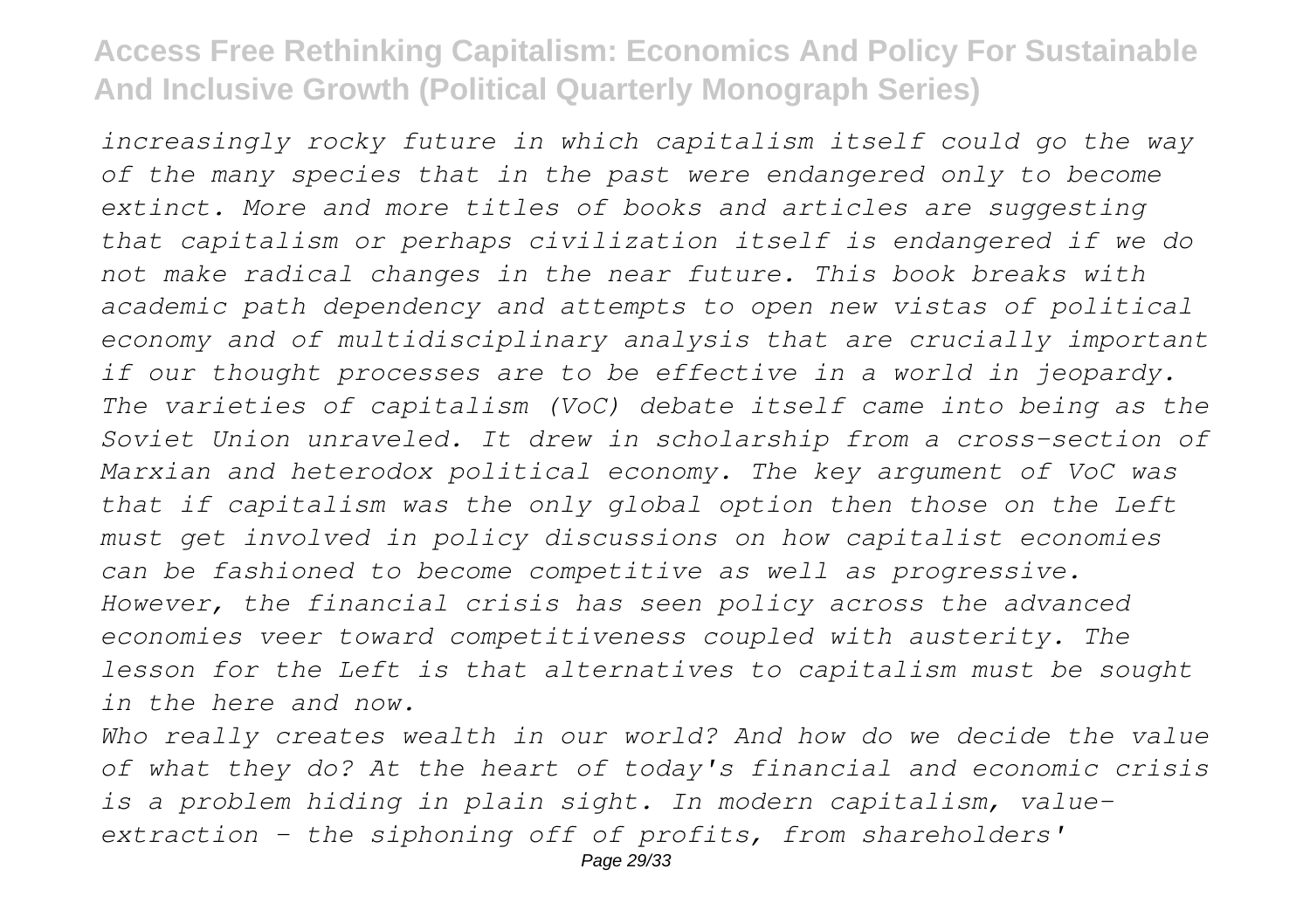*dividends to bankers' bonuses - is rewarded more highly than valuecreation: the productive process that drives a healthy economy and society. We misidentify takers as makers, and have lost sight of what value really means. Once a central plank of economic thought, this concept of value - what it is, why it matters to us - is simply no longer discussed. Yet, argues Mariana Mazzucato in this penetrating and passionate new book, if we are to reform capitalism - to radically transform an increasingly sick system rather than continue feeding it - we urgently need to rethink where wealth comes from. Who is creating it, who is extracting it, and who is destroying it? Answers to these questions are key if we want to replace the current parasitic system with a type of capitalism that is more sustainable, more symbiotic: that works for us all. The Value of Everything will reignite a longneeded debate about the kind of world we really want to live in. The essays comprising this collection analyze the deep flaws in the methodological foundation of mainstream economic theory, and explain how these flaws make mainstream economics more ideology than sound social science. James Crotty develops alternative theories built on realistic assumptions that can explain most of the disastrous economic and financial developments of the past four decades. His work contributes to the collective creation of a solid theoretical foundation on which to build an understanding of the 'laws of motion'*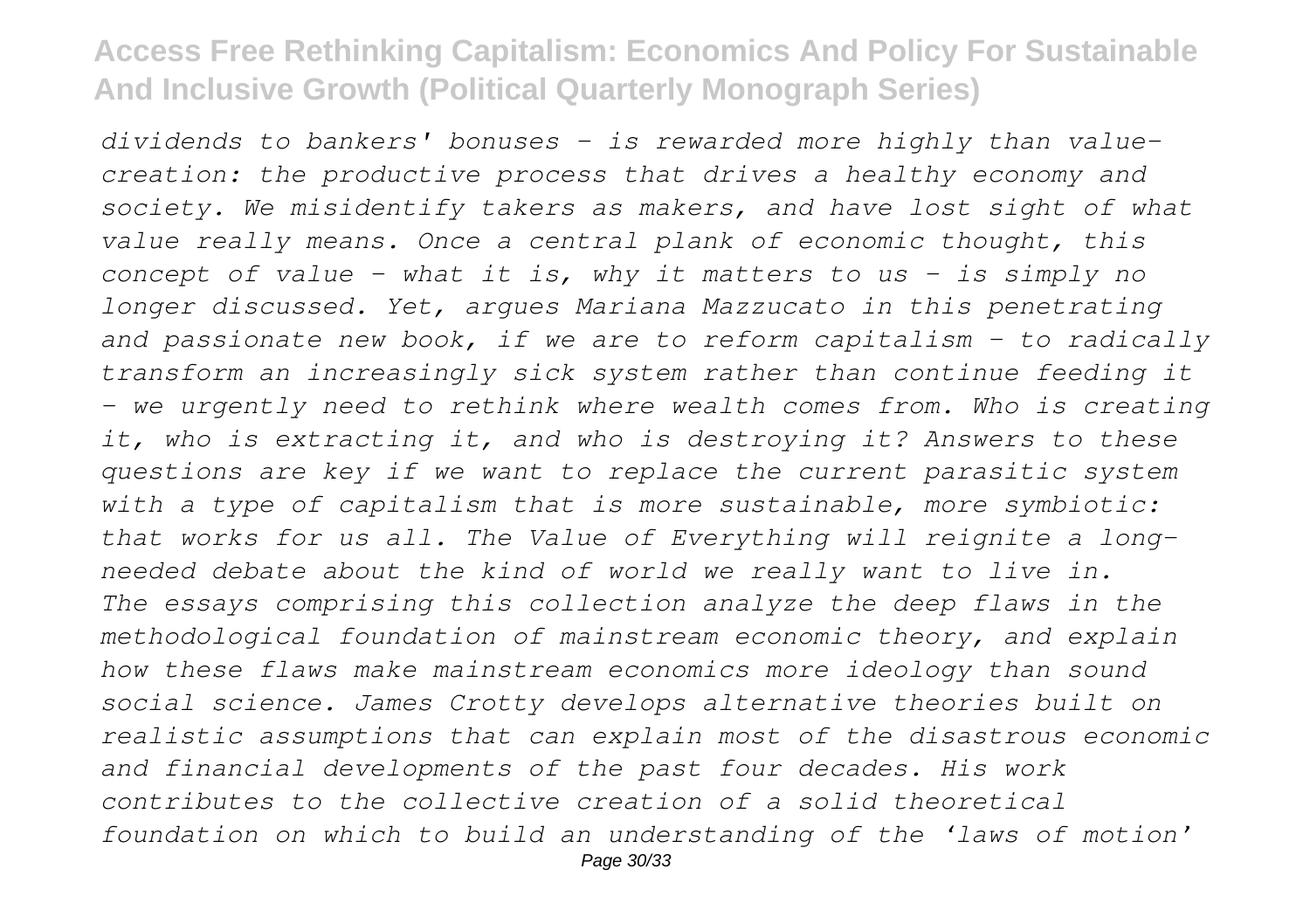#### *of capitalism in the post WWII era.*

*Various strains of heterodox economics have sought, and largely failed, to dismount orthodoxy from its dominant position. This book critiques the criticizers, explaining why heterodox economics challenges have faltered, and then presents a coherent alternative paradigm of its own. This simultaneously exposes the vacuousness of neoclassical economics, the limitations of heterodox critique and the subverting of Karl Marx's revolutionary economic thought by his own disciples. The book draws in particular on two key intellectual traditions in making its arguments: critical realism and Marxism. From the refounding of critical realist philosophy of science in the hands of Roy Bhaskar, emphasis is placed upon the position that the ontological nature of the object of study determines the form of its possible science. However, in their theoretical constructions, neither orthodox economics nor heterodox economics problematizes the unique ontology of capitalism to the detriment of knowledge about the social world. The book maintains that a century of misthinking over Marx's corpus has resulted in a missed opportunity to construct a paradigmatic alternative to orthodox economics. Drawing upon the tradition of the Japanese Uno approach to Marxism, and supported by Bhaskar's development of critical realism as underlaborer for science, the book defends Marx's writing in his monumental Capital as founding*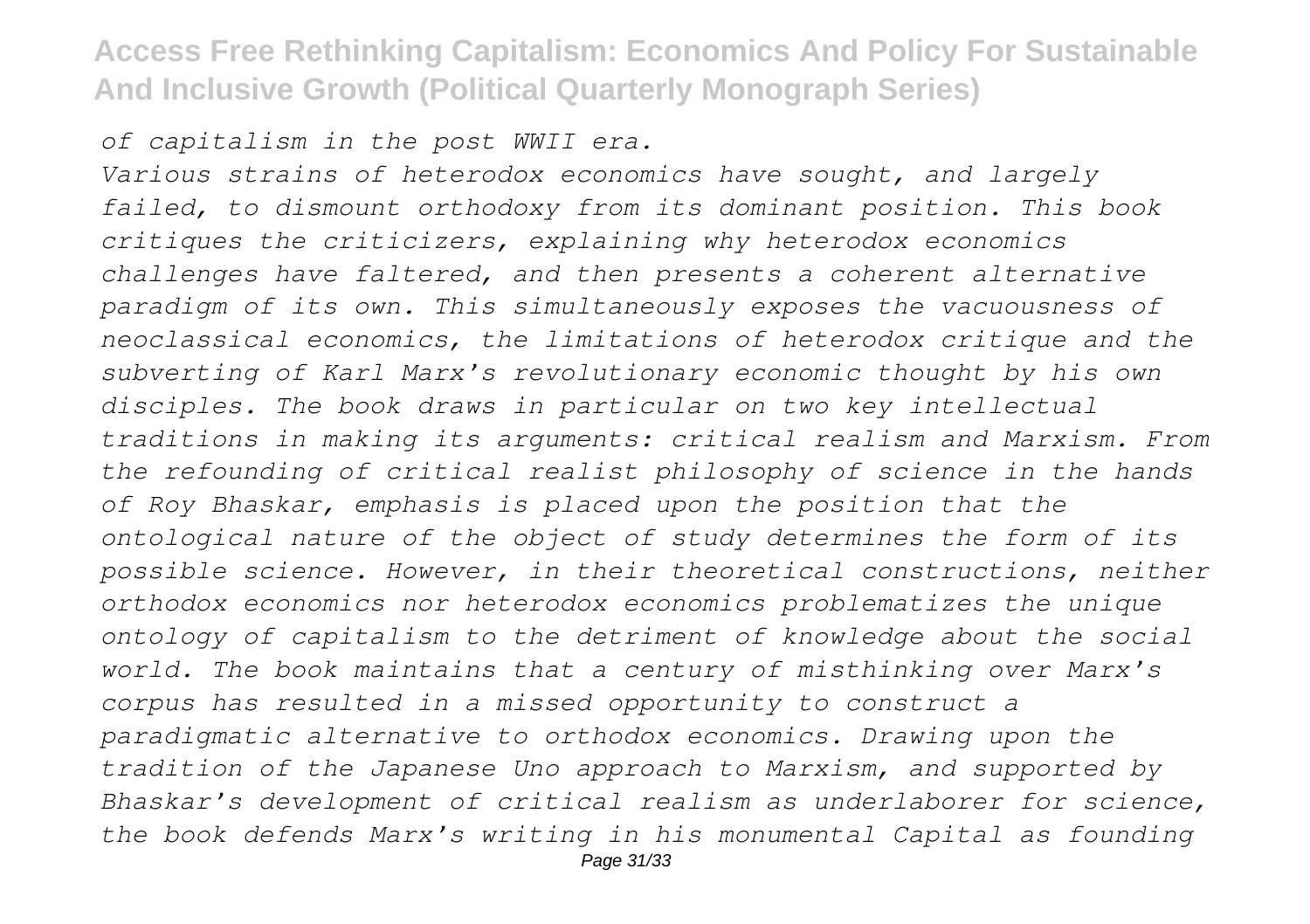*an economic science adequate to its ontological object of study. It then elaborates upon how Marxian economic theory exposes the hidden scourges of capitalism and what is required to unleash the potential of this theory for comprehensive analysis of capitalist vicissitudes, the study of economic life in precapitalist societies and the design of a desperately needed postcapitalist social order. Broadening its appeal as it sets out to reclaim Marx's revolutionary legacy, this original volume critically traverses writings in mainstream and heterodox economics, cutting edge philosophy of science and Marxian political economy and introduces readers to a reconstruction of Marx's Capital engineered in Japan. This provocative book is essential reading for everyone interested in heterodox economics, critical realism, Marxian economics and critiques of capitalism. Economics, Science and Capitalism Primitive Accumulation, Governmentality and Post-Colonial Capitalism U.S. Intelligence After the Cold War The Euro and the Battle of Ideas Capital in the Twenty-First Century The Economics of Belonging A Relationship in Crisis* In this book, Kalyan Sanyal reviews the traditional notion of capitalism and propounds an original theory of capitalist development